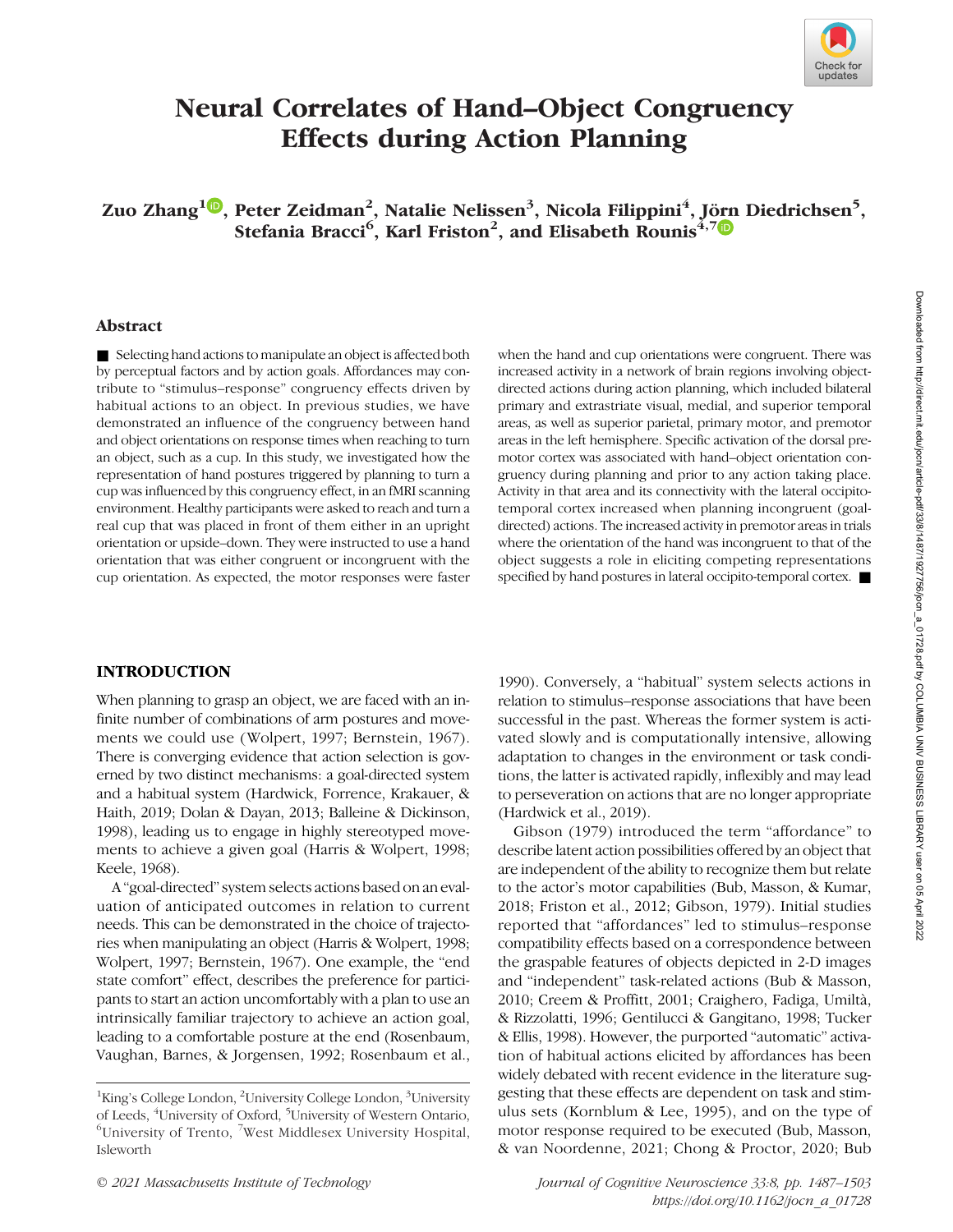et al., 2018; Bub & Masson, 2010). As a result, habitual actions have been shown to be more strongly elicited with real objects than 2-D images of objects (Gomez, Skiba, & Snow, 2018; Snow et al., 2011). In a study by Creem and Proffitt (2001), participants were observed to grasp objects by their functional side (e.g., their handle, in the case of a saucepan), when performing a dual-visuospatial task, but not when performing a dual-semantic task, suggesting that habitual actions elicited by affordances may include conceptual knowledge about objects rather than simple visuospatial mappings (Bub et al., 2018; Creem & Proffitt, 2001).

Most previous studies have investigated habitual and goal-directed systems separately, using different stimuli. For example, goal-directed studies testing the "end-state comfort" effect have used objects that are neutral, such as bars, requiring different reach and grasp actions based on specified instructions (Herbort & Butz, 2011; Rosenbaum et al., 1992), whereas studies testing habitual behavior have involved responses to 2-D images of an object using actions that are often unrelated to object use, such as a keypress (Tucker & Ellis, 1998). As mentioned above, several of these studies have led to contradictory findings, with more recent evidence suggesting that these "affordance effects" depend on motor intentions (Bub et al., 2021). Investigating these effects with reach-and-grasp actions on real objects provides a more ecologically valid paradigm to study their interactions (Chong & Proctor, 2020; Herbort & Butz, 2011; Rounis, Zhang, Pizzamiglio, Duta, & Humphreys, 2017).

There is increasing evidence to suggest that both habitual and goal-directed systems interact with one another, in behavioral studies in humans (Pizzamiglio, Zhang, Duta, & Rounis, 2020; Hardwick et al., 2019; Herbort, Mathew, & Kunde, 2017; Rounis et al., 2017; Herbort & Butz, 2011), during development (Ossmy et al., 2020) as well as in patients (Pizzamiglio et al., 2020; McBride, Sumner, & Husain, 2012; Riddoch, Edwards, Humphreys, West, & Heafield, 1998). In recent studies, we and others have demonstrated situations in which habitual actions triggered by affordances trump goal-directed actions predicted by the end state comfort effect, during object manipulation. Herbort and Butz (2011) showed that when participants are asked to turn a cup from its upright position, upside–down, they often favor a hand posture that is compatible with the object orientation and typically grasp it from its top (or open end), even though this would lead an uncomfortable posture in the end, thus contradicting the choice of grasp predicted by "end state comfort effect." Our group corroborated this finding by demonstrating evidence that even if participants are asked to perform these actions on a cup in a forced choice task, their RTs are shorter in conditions where the hand and cup orientation are congruent ("afforded," i.e., habitual), compared to when they are incongruent (Pizzamiglio et al., 2020; Rounis et al., 2017). Given evidence that these processes are separable behaviorally, we asked, in this study,

whether they may be mediated by separable neural substrates (Pizzamiglio et al., 2020; Rounis et al., 2017; Herbort & Butz, 2011; Daprati & Sirigu, 2006; Waszak et al., 2005; Balleine & Dickinson, 1998; Owen, 1997).

Previous functional imaging studies have reported the neural correlates of actions directed to real objects in the scanner. These have mostly contrasted between different actions (Gallivan, McLean, Flanagan, & Culham, 2013; Gallivan, McLean, Smith, & Culham, 2011; Valyear, Cavina-Pratesi, Stiglick, & Culham, 2007), or between different objects (Sakreida et al., 2016). Very few functional imaging studies have investigated the neural correlates of habitual actions elicited by "affordances"in healthy volunteers (Kumar, Yoon, & Humphreys, 2012; Grèzes, Tucker, Armony, Ellis, & Passingham, 2003), which is at odds with the extensive body of behavioral literature of this effect. Moreover, they have not contrasted the neural correlates of "affordancemediated" habitual actions against goal-directed actions.

In this study, we explored the neural underpinnings of hand–object congruency effects, when planning to turn a cup within an fMRI environment (Rounis et al., 2017). A handleless cup was placed either upright or upside–down, for participants to turn either using a supinated ("straight") or a pronated ("invert[ed]") hand grasp. Based on our previous results, we expected to find that grasps in which the cup and hand orientation were congruent (i.e., "afforded") would be faster because they are habitual. At the neural level, we investigated regional brain activations during motor planning, to reveal how congruency between the hand and the cup influenced areas involved in object manipulation (Gallivan, McLean, Valyear, & Culham, 2013; Verhagen, Dijkerman, Medendorp, & Toni, 2012; Gallivan et al., 2011; Grol et al., 2007; Mahon et al., 2007; Daprati & Sirigu, 2006) prior to any movement taking place.

## METHODS

### **Participants**

Twenty-seven healthy righted-handed volunteers were recruited to participate in this study (14 women, 13 men; mean age =  $27.95$  years; age range =  $20-38$  years). All participants had normal or corrected-to normal vision. Full written consent according to the Declaration of Helsinki was obtained from all participants. The study was approved by Oxford University's Central University Research Ethics Committee (MS-IDREC-C1-2015-097). Participants were compensated £10/hr or course credits for participating in the experiment. Data from two participants were discarded because technical issues caused the behavioral and timing data not to be recorded. The study procedures or analyses were not preregistered prior to the research.

### Experimental Setup

Participants performed an instructed-delay cupmanipulation task while lying supine in the MRI scanner.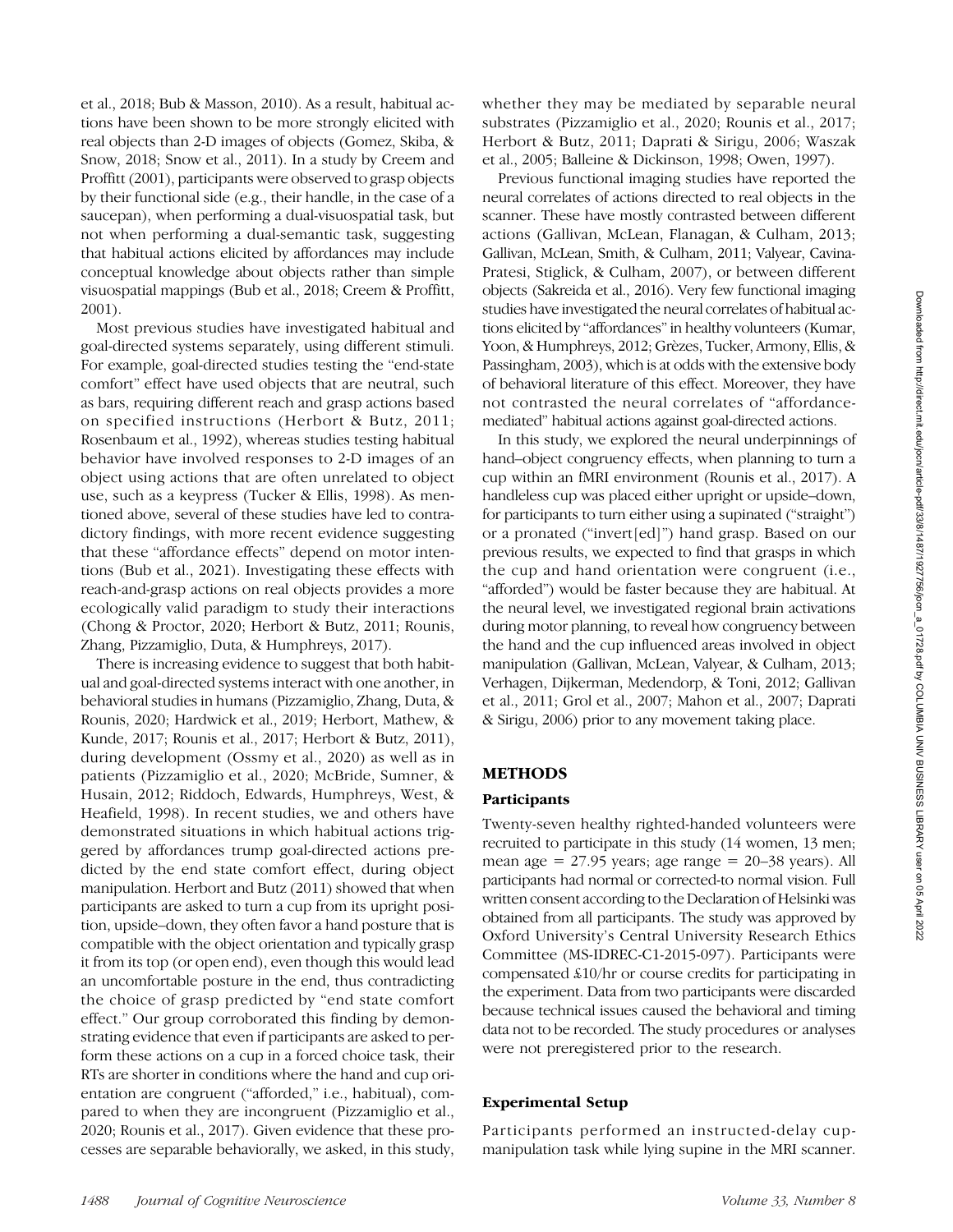In this task, the cup "manipulation" involved the action of reaching to and turning the cup from an upright position upside–down, or vice versa. Previous studies implicate different brain regions associated with moving an object, as opposed to using it (Daprati & Sirigu, 2006).

The standard mattress of the scanner bed was replaced by a thinner one, allowing participants to lie lower within the scanner bore so that they could comfortably bend their head to look at the object positioned on a custom-made Perspex platform in front of them. Their head was positioned inside a phased array receiver 12-channel MRI headcoil, which rested on a 15° wedge (Figure 1). Participants' overall head tilt was 25° from supine, considering the width of the headcoil and padding provided, which lifted their head further inside it. This allowed for direct visualization of the cup to be grasped and visual control of their hand movement.

Participants performed actions with their right hand and had the upper arm immobilized using a wedge-shaped elbow foam pad positioned against their side and the side of the scanner bore, in front of the Perspex table, which was positioned above their lap, and was secured with pegs that were fitted in the side of the scanner bed (Figure 1). The pad and Perspex table constrained participants' arm movement to rotate around the elbow and wrist. A "home" key and cup (target object) were positioned on the Perspex table. The cup was positioned on a cupholder that formed a dent on the Perspex table. This and the home key button were fitted with sensors allowing the measurement of times at which the home key was pressed, or the cup was lifted from (and reposition onto) the cupholder.

A custom-made handleless transparent cylindrical cup, measuring 10.5 cm in height and 7.8 cm in diameter and shaped to be perceived as upright or down, was positioned on the cupholder. Participants were instructed to rest their hand on the home key button all the time except when they were due to perform an action. This allowed the measurement of the action initiation and its ending, when the hand was lifted from its resting position on the home key, to its return after having turned the cup as instructed. The cupholder was positioned at an average distance of 50 cm from the participants' eyes, adjusted to match each participant's arm length such that all movements were comfortable (Gallivan et al., 2011; Culham, 2004). The cup subtended a vertical visual angle averaging 10° in front of participants at a point corresponding to each participant's sagittal midline. The home key was positioned an average of 20 cm to the right side of the cup.

The timely appearance of the cup was controlled by liquid crystal MRI-compatible, PLATO occlusion spectacles (Translucent Technologies), which participants wore throughout the experiment. These allowed the timely initiation and end of each trial, and obstructed participants' vision between trials. Experimental conditions, timings, and recording of movement-related responses were controlled using a personal computer running Presentation 15.0 (Neurobehavioral Systems).

Of note, our choice of using a handleless cup in this experiment was to remove a confound that has led to previous debates as to whether affordance effects relate to visuospatial attention, compare the Simon effect (Simon, 1969), or whether it constitutes the elicitation of



Figure 1. fMRI setup and timings. (A) Experimental setup. Example of a setup from one participant (video of example trial provided separately). The participant laid supine with their head on a 12-channel tilted coil (external tilt angle provided by 15° wedge, with another 10° tilt provided by padding in the head coil). They wore PLATO occlusion spectacles, which were positioned at the edge of the coil here for ease of visualization. The participant is pictured lifting their hand from the home key (black button) to pick up the cup that is positioned upside–down and turn it upright, on the cupholder. (B) Timings. The viewing phase started with PLATO glasses turning transparent. After a variable delay, a verbal instruction lasting 0.5 sec followed, which said "straight" or "invert" indicated the start of the planning phase, during which participants maintained their hand on the home key until they heard a go cue (a "beep," also lasting 0.5 sec), which followed after a variable delay from the verbal instruction. At this point ("reaching" time) participants lifted their hand from the home key (RT) to reach and turn the cup before returning to the home key. They were instructed to complete the action within a fixed time of 3 sec, indicated by the glasses becoming opaque. Modeling of the GLM based on these timings is detailed in the text. The imaging results presented in this study relate to the planning phase, highlighted in red.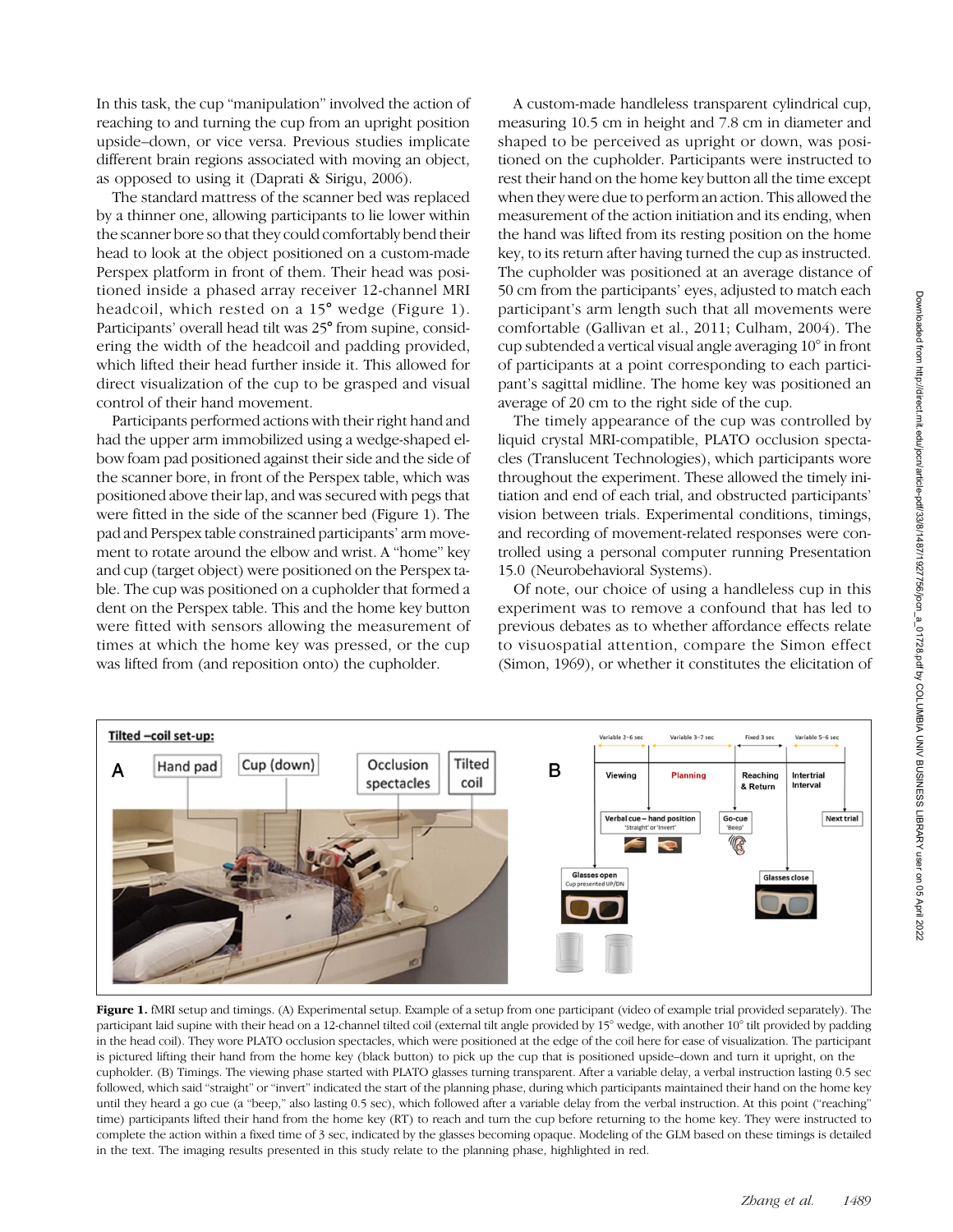motor representations (Cho & Proctor, 2013; Wilf, Holmes, Schwartz, & Makin, 2013). In our task, the congruency effect was not specified by the handle of a cup, but rather by its position being upright or down, which would habitually elicit a supinated or pronated grasp, respectively (Pizzamiglio et al., 2020; Pazzaglia & Galli, 2019; Rounis et al., 2017; Herbort & Butz, 2011). Previous studies have demonstrated hand–object compatibility effects differ according to whether the object location is centered (Bub et al., 2018; Cho & Proctor, 2013). There is literature to explain these behavioral effects in terms of differences between "motor" and "orienting" attention, the former being elicited when single objects are presented at the center of vision removing confounds of oculomotor and visuospatial responses (Rounis, Yarrow, & Rothwell, 2007; Rushworth, Ellison, & Walsh, 2001). Motor attention involves dorsal visuomotor networks centered in the anterior parietal region and is left-lateralized with deficits leading to ideomotor apraxia (Rushworth, Nixon, Renowden, Wade, & Passingham, 1997). Based on this, we conjectured that affordance effects obtained from this object would not be attributable to an orienting process because the object and responses in our task were centrally located (Bub et al., 2018; Rounis et al., 2007).

#### Experimental Time Course and Procedures

In this task, participants had to grasp the cup with their right hand and turn it either from an upright orientation to upside–down or vice versa. An event-related design averaging 8–16 sec per trial was used to isolate visuomotor response for planning from motor execution responses, as has been done in other object-in-the-scanner experiments (Gallivan, McLean, Valyear, et al., 2013; Gallivan et al., 2011). Each trial was preceded by a variable period (with a variable intertrial interval of 5–6 sec) in which participants had the spectacles switched off (opaque) and their right hand resting on the home key. This time allowed an experimenter, who was with the participant in the scanning room, to position the cup on the cupholder either in an upright or upside–down orientation according to a random order of conditions (determined to ensure equal repetitions of each trial type). During a trial, the experimenter was never visible to the participant when the glasses were open. The experimenter monitored performance in each trial and recorded any errors. Each trial condition was provided to the experimenter from instructions presented on a screen that was visible to them from the control room. These were not visible to the participants lying in the scanner bed.

Each trial began with the liquid spectacles turning transparent (open), allowing the participant to visualize the cup either in its upright or upside–down position (the "viewing" phase). After a random time interval of 2–6 sec, a verbal cue instructed the participant to either grasp the cup with a pronated or a supinated grasp. The verbal cue lasted 0.5 sec and consisted of the word "invert" (for pronated grasp) or "straight" (for supinated grasp). This verbal cue corresponded to the onset of the "planning" phase. During both these intervals, participants continued to rest their hand on the home key. After a further variable duration of 3–7 sec, a beep signal (0.5-sec duration) was delivered. This corresponded to a "go cue," indicating that participants had to execute the movement instructed in the "planning" phase. At the go cue, participants lifted their right hand from the home key as quickly as possible, to reach and grasp the cup either with a "straight" or an "inverted" grasp (in the manner instructed by the verbal cue at the planning phase) and executed the action before returning to the home key, within a fixed interval of 3 sec, denoted when the translucent spectacles turned opaque. When participants heard the go cue, they executed the cup manipulation task instructed by the verbal cue presented during the "planning" phase. If they heard "straight," participants grasped the cup using a "thumbup," supinated, wrist posture and turned it with a pronation, leading to an uncomfortable "thumb-down" position. If they heard "invert" during the "planning" phase, participants grasped the cup using a "thumb-down" pronated wrist posture and turned it with a supination to a comfortable "thumb-up" end state. The execution phase ended with the spectacles becoming opaque (closed) after a fixed duration of 3 sec, before a further variable intertrial interval of 5–6 sec followed, during which the cup was repositioned by the experimenter, according to the next trial's condition.

The variable durations for each phase mentioned above (namely, the intertrial interval, "viewing," and "planning" phases) were drawn from a geometric distribution ( $p =$ .2) in steps of 0.5 sec. The reason for introducing a variable time between each of these intervals was to make the auditory instruction unexpected, based on behavioral pilots.

Participants completed 10 runs of 24 trials each (4 conditions  $\times$  6 trials per condition) in one fMRI session (total of 240 trials), lasting 45–60 min. The order of the trials was randomized across each run and each participant, balanced across conditions. Prior to the beginning of the scanning session, participants trained on the task for 15 min outside the scanner bore, in a lying position with the same experimental setup on the scanner bed, until they were error-free and able to complete the movement execution within the 3 sec between the go cue and closure of the PLATO spectacles.

#### Experimental Conditions

There were four experimental conditions, in a  $2 \times 2$  experimental design, based on the cup, and hand orientations, instructed by the task. The combination of the cup and initial hand orientation, which were provided in the planning phase, determined affordance effects. The initial cup orientation was either upright or upside–down. A verbal instruction specified how participants should orient their hand grasp from the resting position on the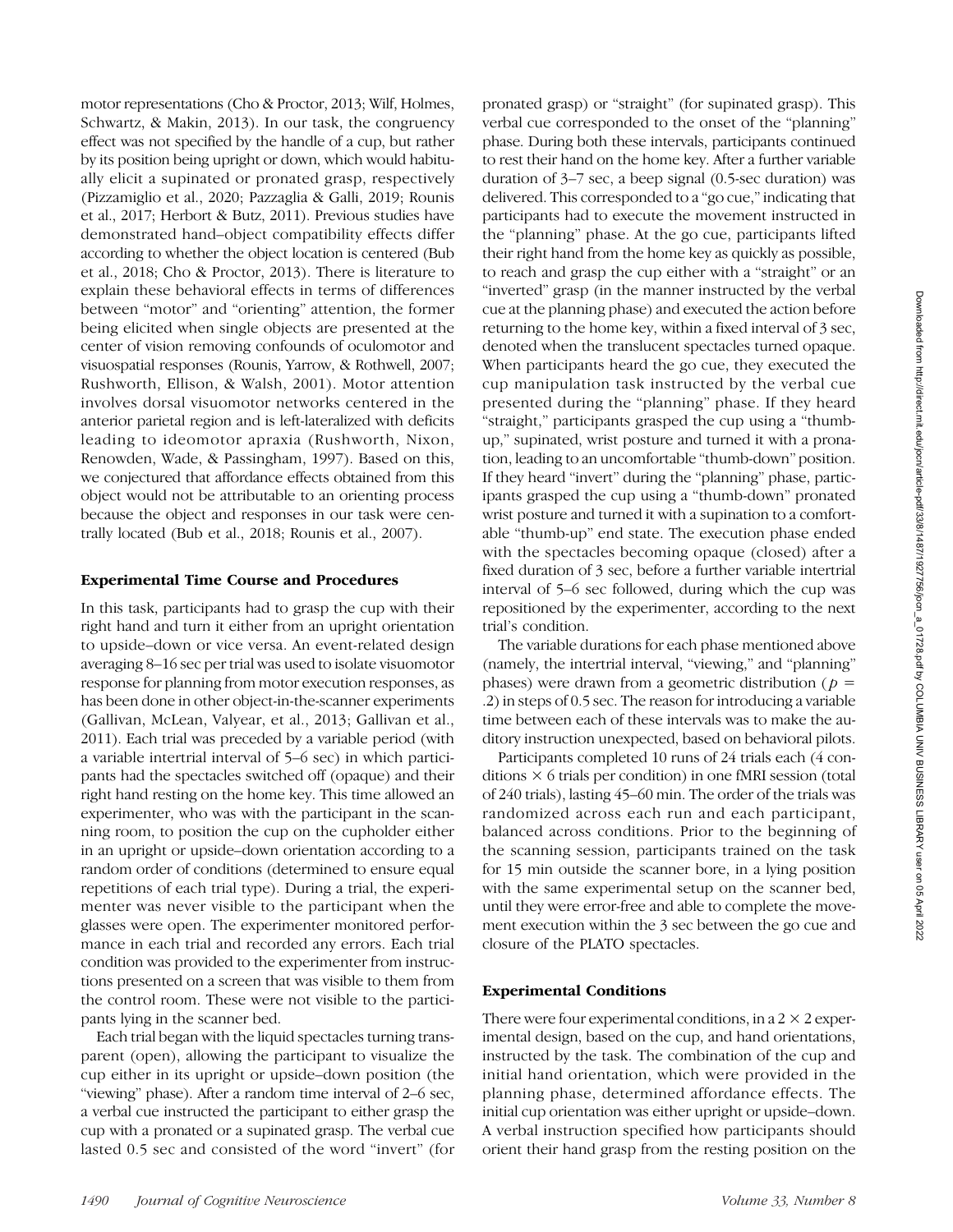pad after the beep. This instruction was either to orient their hand "straight" or "invert[ed]." This instruction determined the hand posture to adopt when grasping the cup at the start of the turn. Of note, the hand orientation adopted at the start of the turn also determined whether the end posture was comfortable or not. The use of different verbal instructions for the hand posture ("straight," meaning that participants had to grasp the cup with a supinated hand posture, vs. "invert," meaning that they had to grasp it with a pronated hand posture) was used to prevent confounds caused by a visual instruction, such as a marker on the object, which had been used in previous versions of this experiment, published elsewhere (Rounis et al., 2017). Indeed, a visual marker to indicate the starting hand posture to use on the cup would sometimes be in conflict with the object orientation and confound any hand–cup congruency activations in an fMRI experiment. As a result of this design, the end state comfort effect at the planning phase was influenced by the different verbal instruction cues. Although these activations are reported in the Results section (in terms of a main effect of hand orientation – "straight" vs. "invert"), this was not an effect of interest in our imaging results. The effects of end state comfort have been described elsewhere (Zimmermann, Toni, & de Lange, 2013).

The combination of cup orientation and task instruction led to a congruency between the cup and hand orientation in two out of four conditions (Figure 2), which were our conditions of interest. These were the conditions when the cup was upright, and the hand instruction was"straight" or when the cup orientation was down and the hand instruction was "invert." Conversely, the two remaining conditions involved a hand orientation, specified by the



**Figure 2.** Factorial design. This was a  $2 \times 2$  factorial design: The main factors of hand and cup orientation led to an interaction of "affordance" (when both were congruent, condition "A" being when the cup is upright and the hand approaching it is "straight" and condition "D" being when the cup is upside–down and the hand approaching it is "invert(ed)" in this case), highlighted with a green square. The remaining, nonafforded, conditions were "B" when the cup was up and the hand approaching it was inverted (note this led to a comfortable end posture after a turn) and "C" when the cup was oriented down and the hand orientation at the start was straight. Of note, the actual cup used in this task was purposely built with Perspex and cylindrical in shape so that its width at the top and bottom was the same, as in Figure 1.

verbal cue, that was incongruent with the cup orientation, such that participants grasped the closed end of the cup. These included the conditions when the verbal cue was "straight" and the cup orientation was down, or else when the verbal instruction was "invert" and the cup orientation was upright. In both cases, the action performed after the go cue was to turn the cup from one orientation to the other. Figure 1 depicts the experimental setup and timings. The experimental task conditions are shown in Figure 2. A representative video of a task condition is also provided.

# Behavioral Analysis

The behavioral responses relevant to the task, which are reported below, corresponded to the time interval recorded between the go cue and the hand releasing the home key (the 'reaction time,' RT), measured for each trial. This time interval is felt to represent movement planning (Wong, Haith, & Krakauer, 2015) and corresponds to the time at which compatibility effects in response to handled objects have been observed previously (Pizzamiglio et al., 2020; Rounis et al., 2017; Masson, Bub, & Breuer, 2011; Bub & Masson, 2010). RTs for each participant in each condition were entered as our dependent variable in the behavioral analyses. The remaining times (namely, the time to reach and manipulate the object, and return to the home key, i.e., from cup lifting to be turned to cup being repositioned back on the cupholder to hand return to the home key) were not further analyzed behaviorally. However, these timings were taken into account and modeled separately from the initial parts of the movement, in the general linear model (GLM) imaging analysis.

Error trials were recorded by the experimenter who documented if the object manipulation was correctly performed in each trial, during the experiment. These included technical errors and behavioral errors (wrong grasp, action too slow, hesitation, hand posture adjusted during reaching, etc.). In addition, trials in which RTs were either above or below 2.5 SDs of mean RT for each condition in each participant, or where participants took longer than 3 sec to complete the cup manipulation, were excluded as errors. Error trials were excluded from behavioral analyses and modeled separately in the GLM imaging analysis.

A repeated-measures ANOVA using RTs to investigate the effects of Cup and Hand Congruency was implemented using IBM SPSS Statistics 25 for Windows software (SPSS Inc.). As mentioned above, the effect of affordance is equivalent to an interaction effect between hand and cup orientations. The Type I error rate was set at  $p < .05$ for the analyses reported here. Greenhouse–Geisser correction for degrees of freedom was used when the assumption of sphericity was not met.

## Image Acquisition

MRI data were acquired on a Siemens 3 T Trio MRI scanner at the University of Oxford Centre for Clinical Magnetic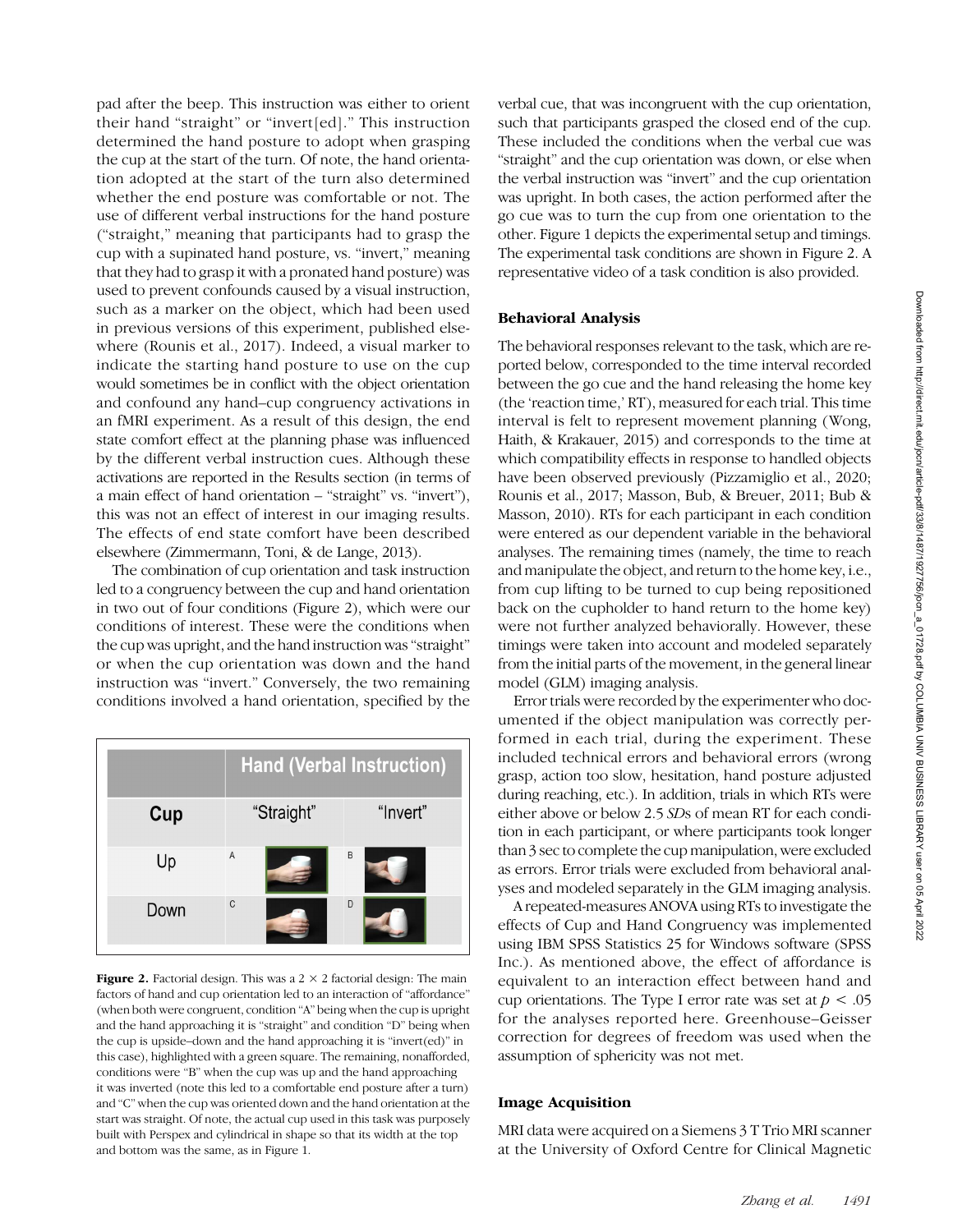Resonance Research. For purposes of coregistration with functional data, structural T1-weighted MRI images were acquired using the magnetization prepared rapid gradient echo sequence (repetition time = 2040 msec; echo time = 4.7 msec; field of view =  $174 \times 192$  mm<sup>2</sup>; 192 slices; voxel size =  $1 \times 1 \times 1$  mm<sup>3</sup>). Functional images were acquired using an echo planar imaging sequence (repetition time = 2230 msec; echo time  $=$  30 msec; flip angle  $=$  87 $\degree$ ; isotropic voxels of 3 mm, no slice gap; field of view =  $192 \times 192$  mm<sup>2</sup>; 37 slices; voxel size =  $3 \times 3 \times 3$  mm<sup>3</sup>).

# Imaging Data Preprocessing and Analyses

#### Preprocessing

Functional imaging data were preprocessed and analyzed using SPM12 ([www.fil.ion.ucl.ac.uk/spm](http://www.fil.ion.ucl.ac.uk/spm)). The first three volumes for each session were discarded to allow for MRI signal equilibration. The image time series were spatially realigned using rigid body transformation and a sinc-interpolation algorithm (Friston et al., 1994). The time series for each voxel was temporally realigned to the first slice of each image volume.

The anatomical image was coregistered with the mean functional image and then segmented. Deformation fields were obtained from the segmentation step, which were used to normalize the functional images to the Montreal Neurological Institute (MNI) standard space. Spatial smoothing was applied to the normalized functional images with an 8-mm FWHM Gaussian kernel.

### GLM

For each participant, the fMRI time series were concatenated from 10 runs for GLM analysis (Friston et al., 1994). Singlesubject models consisted of regressors separately describing the viewing phase (glasses opening, leading to visualization of the cup), planning (indexed by verbal instruction cue), go cue (corresponding to the auditory beep indicating action initiation), movement completion phase (from reaching to turn the cup to the return of the hand to the home key), PLATO closure phases as well as the errors for all conditions. The planning phase was split into distinct parametric modulators for grasping movements according to cup orientation (upright or down), hand orientation ("straight" or "inverted"), and affordance ("afforded" being when the hand and cup orientation were congruent, "not afforded" when they were not). The viewing phase regressor was time-locked to the opening of the PLATO glasses, with a duration of zero. Each of the three planning phase parametric modulators were time-locked to the onset of the verbal cue ("straight" or invert), with a duration of zero. We conjectured that the neural correlates of cup and hand congruency or affordance effects would occur during the planning phase and that these would correspond to the RT changes identified behaviorally (Pizzamiglio et al., 2020;

Wong et al., 2015; Rounis et al., 2007). Moreover, affordance effects identified at the planning phase would not be confounded by movement-related activity changes during motor execution. The go cue was modeled as a separate single regressor, with a duration of zero. The movement completion phase was time-locked to the onset of the go cue and duration from hand lift-off to return to the home key after turning the cup in each trial. There was a regressor time-locked to the closure of the PLATO glasses, and a duration of zero. The final regressor was for error trials, with the onset being the opening of the glasses and duration being the closing of the PLATO glasses for each error trial.

These regressors were convolved with a canonical hemodynamic response function without derivative terms. Head motion was accounted for by adding the six head motion parameters as additional "nuisance" regressors (Friston et al., 1994). Regressors that modeled the onset and duration for each run were added to account for brain activity differences across runs. Slow signal drifts were removed by using a 1/128-Hz high-pass filter. Serial correlations were accounted for with an autoregressive AR (1) model.

In order to obtain the activity maps for the planning phase, the subject-level contrast images for each phase were subjected to a group-level random effects analysis. One-sample t tests were used to compare between conditions of interest. We assessed the effects of the hand, cup, and affordance by using subject-level contrast images for the parametric modulators in group-level one-sample t tests. We applied cluster-wise FWE corrected for multiple comparisons at  $p < .05$ , with a height cluster-forming threshold of  $p < .001$  across the whole brain.

Changes in connectivity within the network engaged in this task were assessed using psycho-physiological interactions (PPI), a method first described by Friston et al. (1997). The PPI analysis explains responses in one cortical area in terms of an interaction between activity in another cortical area (index area) and the influence of an experimental condition. We used this to test the hypothesis that congruency between the hand and cup orientations specified during the task instruction modulated connectivity between the left dorsal premotor (L PMd), involved in motor planning, with other areas involved in the planning phase of this cup manipulation task. This hypothesis is based on previous literature that reports this area to be involved in motor planning for object use (Gallivan, McLean, Valyear, et al., 2013; Gallivan et al., 2011; Grèzes et al., 2003) and more specifically in representing affordances (Cisek & Kalaska, 2005, 2010; Cisek, 2007). Three variables were created for this PPI analysis in a GLM: a physiological variable for the BOLD signal in the seed region, a psychological variable corresponding to the parametric modulator for the congruency effect at the planning phase, and a PPI variable. The seed was selected based on the specific effects of congruency in that phase and a priori hypothesis for a role of PMd areas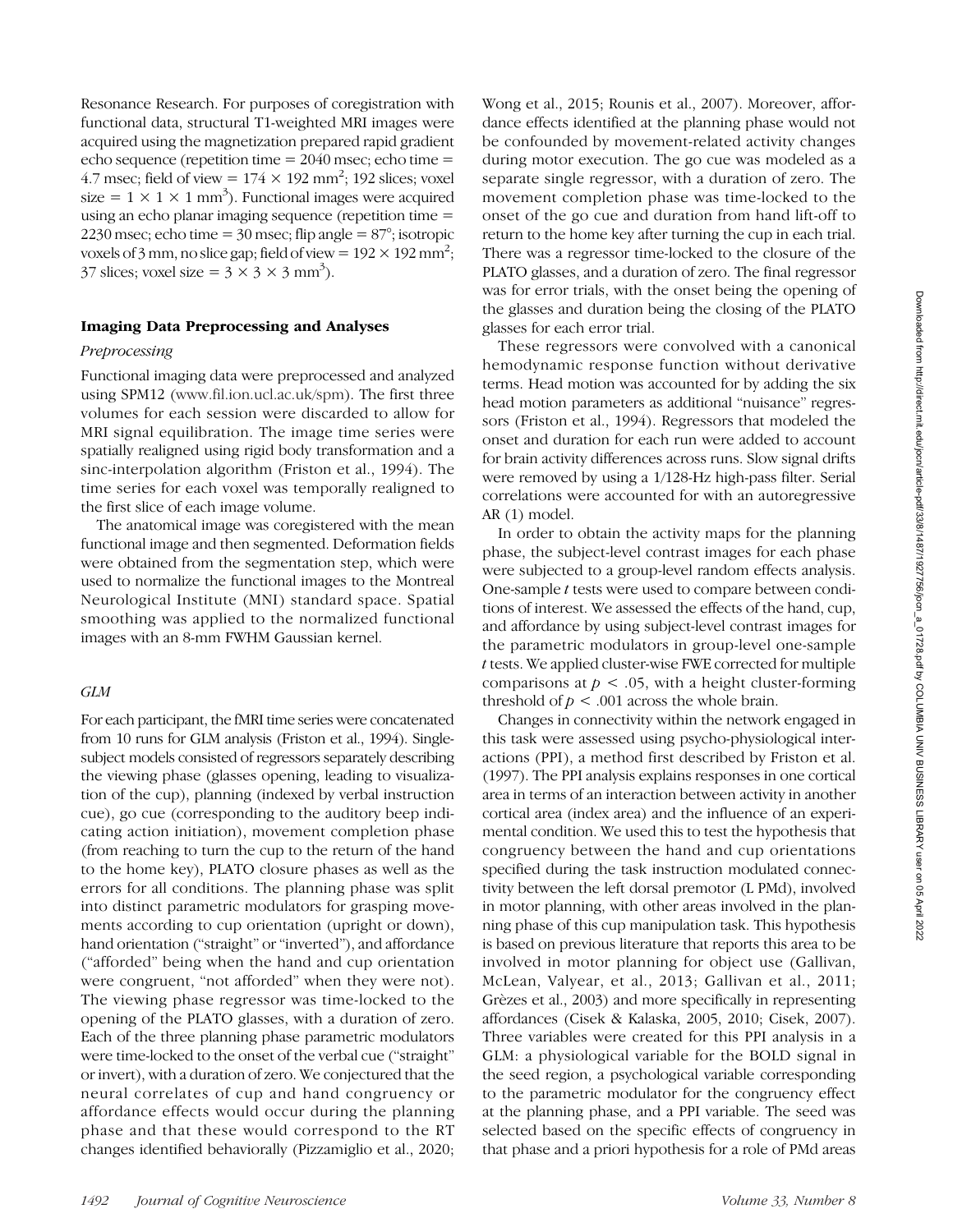

Figure 3. Behavioral results. (A) The RTs represented the time at which participants lifted their hand off the home key to initiate the action. The left panel reports RTs for actions that were initiated with a "straight" (supinated) hand posture when reaching to turn the cup. The right reports RTs for actions that were initiated with an "inverted" (pronated) hand orientation. In both cases, we identified effects of congruency between the hand and cup orientations at this time, indicating that RTs were shorter for trials in which the hand and cup orientations were congruent than for ones in which they were not (\*p = .011 – effect of "affordance"); moreover, they were shorter when planning actions starting with an inverted grasp and ending comfortably, compared to ones that started with a "straight" hand orientation. (B) This figure depicts the same results as above, with individual data points averaged across end state comfort effects for the congruent (in green) versus incongruent (in gray) conditions.

in action selection (Cisek & Kalaska, 2005; Arbib, Billard, Iacoboni, & Oztop, 2000; Grafton, Fagg, & Arbib, 1998). We wanted to investigate changes in connectivity with L PMd underlying the congruency effects. For each participant, we located the peak voxel within the cluster identified by the group-level congruency contrast for the planning phase and built a 6-mm sphere VOI centered at the peak voxel. We extracted a BOLD signal from each VOI, adjusted for the effects of the hand, cup, and congruency at the planning phase. In order to derive brain interactions at the neuronal level, the BOLD signal was deconvolved through hemodynamic function onto the neural level before creating the interaction variable.

These three PPI variables were fed into a GLM analysis, together with six head motion estimates as variables of no interest. Subject-level contrast images for the interaction variable were entered in group-level one-sample t tests.

The anatomical localization for significant regions was identified based on the SPM anatomy toolbox (Eickhoff et al., 2005), supplemented by the multimodal parcellation of human cerebral cortex provided by the Human Connectome Project (Andreas, 2016; Glasser et al., 2016) and direct anatomical interpretation of our results based on Petrides' Atlas of the Morphology of the Human Cerebral Cortex on the MNI Brain (Petrides, 2019). The



Figure 4. Imaging results at the planning phase. This figure depicts activation maps in planning versus baseline (the activation reported in Table 1) on the left, effect of hand orientation in the middle—depicting the conditions when the hand instruction was straight (leading to uncomfortable end state) versus the ones in which it was "invert" (leading to comfortable end state)—and effects of cup orientation on the right, with no significant activation for that condition. The results are shown at FWE < 0.05 whole-brain, cluster-wise correction. The activation maps have been overlayed on a rendered structural T1 MRI map in MNI space from BrainNet viewer [\(www.nitrc.org/projects/bnv/](http://www.nitrc.org/projects/bnv/)), depicting activations in lateral (top) and medial (bottom) aspects of the left and right hemispheres, respectively. The color bar indicates  $t$  values for activations in the areas of interest.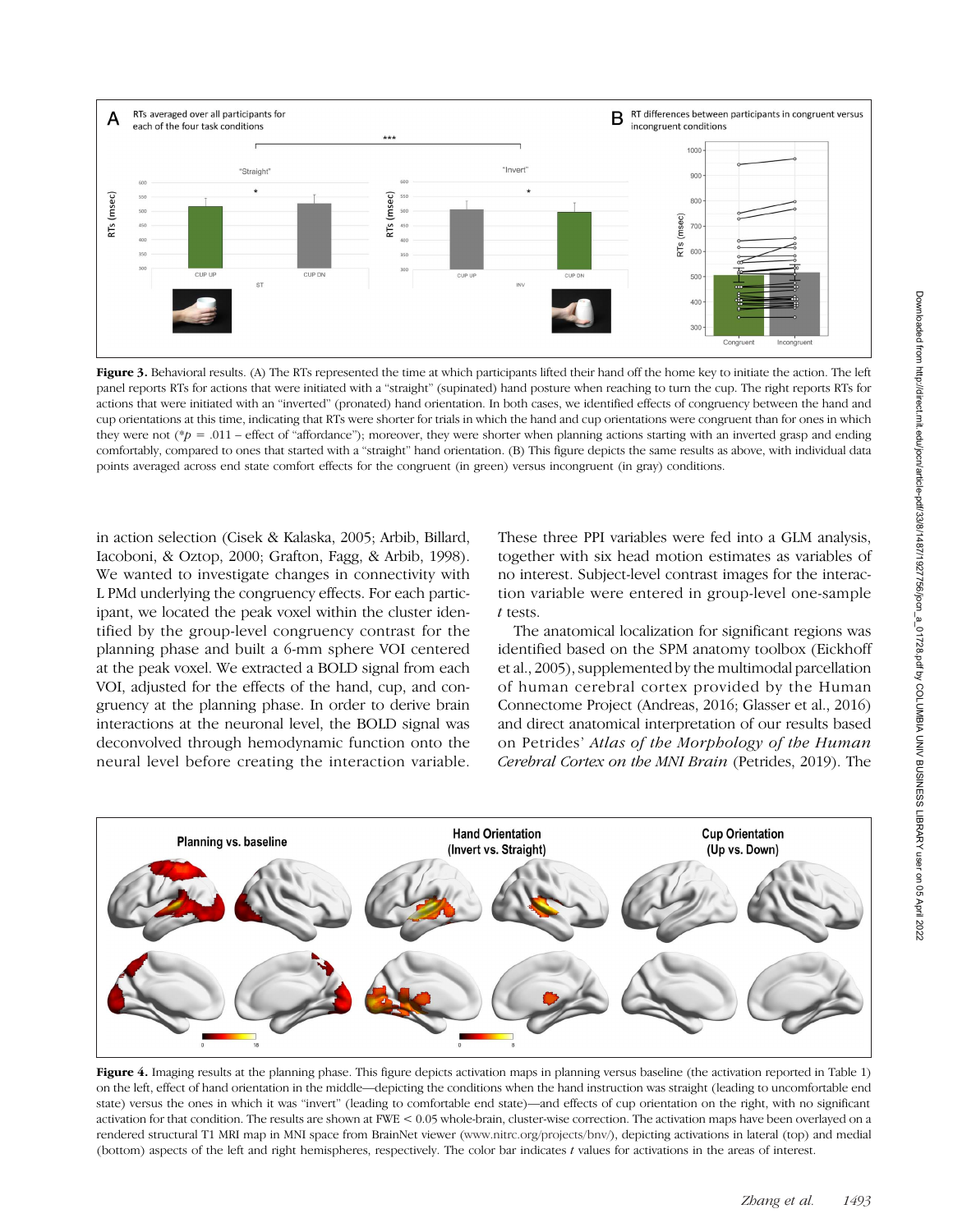figures were created using the Brain Net viewer, [www.nitrc](http://www.nitrc.org/projects/bnv/) [.org/projects/bnv/](http://www.nitrc.org/projects/bnv/) (Xia, Wang, & He, 2013).

# **RESULTS**

### Behavioral Results

Error trials including behavioral errors (1.85%) and technical errors (2.35%) were excluded from RT analysis.

Outlier RTs were removed based on 2.5 SDs from the mean value for each condition and trials that were completed beyond 3 sec for each subject (2.52% excluded). Hence, the total number of trials (403) excluded were 6.72% of all trials. Error trials were not analyzed any further.

A repeated-measures ANOVA for the RT data (Figure 3) revealed a significant main effect of Hand Posture,  $F(1, 24) =$ 

Table 1. Brain Regions Associated with Increased Activity during the Planning Phase (at Time of Verbal Cue Instruction; Cluster-wise  $p$ FWE < .05)

| Anatomical Region                                                | Hemisphere | $\mathcal{X}% _{0}=\mathcal{X}_{0}=\mathcal{X}_{0}=\mathcal{X}_{0}=\mathcal{X}_{1}=\mathcal{X}_{1}=\mathcal{X}_{2}=\mathcal{X}_{3}=\mathcal{X}_{4}=\mathcal{X}_{5}=\mathcal{X}_{6}=\mathcal{X}_{7}=\mathcal{X}_{8}=\mathcal{X}_{9}=\mathcal{X}_{1}=\mathcal{X}_{1}=\mathcal{X}_{1}=\mathcal{X}_{2}=\mathcal{X}_{3}=\mathcal{X}_{4}=\mathcal{X}_{5}=\mathcal{X}_{6}=\mathcal{X}_{7}=\mathcal{X}_{8}=\mathcal{X}_{9}=\mathcal{X}_{1}=\mathcal{X}_{1}=\math$ | $\mathcal{Y}$ | $\boldsymbol{z}$ | t Value | Voxel Count | Cluster-level p<br>FWE-corrected |
|------------------------------------------------------------------|------------|-----------------------------------------------------------------------------------------------------------------------------------------------------------------------------------------------------------------------------------------------------------------------------------------------------------------------------------------------------------------------------------------------------------------------------------------------------------|---------------|------------------|---------|-------------|----------------------------------|
| Middle temporal gyrus                                            | Left       | $-60$                                                                                                                                                                                                                                                                                                                                                                                                                                                     | $-34$         | $\,8\,$          | 12.40   | 1514        | $<\, .001$                       |
| Superior temporal gyrus                                          | Left       | $-57$                                                                                                                                                                                                                                                                                                                                                                                                                                                     | $-16$         | 5                | 8.80    |             |                                  |
|                                                                  |            | $-60$                                                                                                                                                                                                                                                                                                                                                                                                                                                     | $\sqrt{2}$    | $-7$             | 4.11    |             |                                  |
| Cuneus (V2, V3d)                                                 | Left       | $-3$                                                                                                                                                                                                                                                                                                                                                                                                                                                      | $-97$         | 14               | 7.29    |             |                                  |
| Calcarine gyrus (V1, V2)                                         | Left       | $\boldsymbol{0}$                                                                                                                                                                                                                                                                                                                                                                                                                                          | $-88$         | $\overline{c}$   | 6.22    |             |                                  |
|                                                                  | Right      | 6                                                                                                                                                                                                                                                                                                                                                                                                                                                         | $-97$         | 5                | 7.41    |             |                                  |
|                                                                  |            | 3                                                                                                                                                                                                                                                                                                                                                                                                                                                         | $-88\,$       | $-7$             | 7.28    |             |                                  |
| Inferior occipital gyrus                                         | Left       | $-51$                                                                                                                                                                                                                                                                                                                                                                                                                                                     | $-73$         | $-4$             | 6.33    |             |                                  |
| (lateral occipito-temporal complex)                              |            | $-33$                                                                                                                                                                                                                                                                                                                                                                                                                                                     | $-91$         | $-10$            | 5.88    |             |                                  |
|                                                                  | Right      | 36                                                                                                                                                                                                                                                                                                                                                                                                                                                        | $-82\,$       | $-13$            | 6.21    |             |                                  |
|                                                                  |            | 30                                                                                                                                                                                                                                                                                                                                                                                                                                                        | $-91$         | $-10$            | 6.64    |             |                                  |
| Inferior occipitotemporal/fusiform gyrus                         | Right      | 48                                                                                                                                                                                                                                                                                                                                                                                                                                                        | $-70$         | $-13$            | 5.10    |             |                                  |
| Middle occipital gyrus (V3d/V3A)                                 | Left       | $-21$                                                                                                                                                                                                                                                                                                                                                                                                                                                     | $-97$         | 11               | 5.51    |             |                                  |
|                                                                  | Right      | 30                                                                                                                                                                                                                                                                                                                                                                                                                                                        | $-88\,$       | 20               | 3.78    |             |                                  |
|                                                                  | Right      | 36                                                                                                                                                                                                                                                                                                                                                                                                                                                        | $-91$         | $-1$             | 6.37    |             |                                  |
| Superior occipital gyrus (V3d/V3A)                               | Left       | $-12$                                                                                                                                                                                                                                                                                                                                                                                                                                                     | $-97$         | 14               | 6.25    |             |                                  |
|                                                                  | Right      | 24                                                                                                                                                                                                                                                                                                                                                                                                                                                        | $-94$         | 11               | 5.65    |             |                                  |
| Cerebellum                                                       | Right      | 24                                                                                                                                                                                                                                                                                                                                                                                                                                                        | $-73$         | $-19$            |         |             |                                  |
| Superior parietal lobe (Area 2, 5L, 7PC)                         | Left       | $-33$                                                                                                                                                                                                                                                                                                                                                                                                                                                     | $-43$         | 59               | 8.37    | 921         | $< .001$                         |
|                                                                  |            | $-24$                                                                                                                                                                                                                                                                                                                                                                                                                                                     | $-55$         | 65               | 5.89    |             |                                  |
|                                                                  |            | $-15$                                                                                                                                                                                                                                                                                                                                                                                                                                                     | $-73$         | 53               | 4.64    |             |                                  |
| Postcentral gyrus (Area 4p, 4a, 3b) -<br>primary motor area (M1) | Left       | $-36$                                                                                                                                                                                                                                                                                                                                                                                                                                                     | $-34$         | 59               | 8.28    |             |                                  |
| Precentral gyrus, PMd cortex                                     | Left       | $-33$                                                                                                                                                                                                                                                                                                                                                                                                                                                     | $-19$         | 68               | 6.64    |             |                                  |
|                                                                  |            | $-36$                                                                                                                                                                                                                                                                                                                                                                                                                                                     | $-7$          | 65               | 6.25    |             |                                  |
|                                                                  |            | $-24$                                                                                                                                                                                                                                                                                                                                                                                                                                                     | $-7$          | 65               | 4.91    |             |                                  |
| Precuneus/superior parietal lobule (7P/7A)                       | Left       | $-3$                                                                                                                                                                                                                                                                                                                                                                                                                                                      | $-52$         | 68               | 6.97    |             |                                  |
|                                                                  |            | $-6$                                                                                                                                                                                                                                                                                                                                                                                                                                                      | $-79$         | 47               | 5.93    |             |                                  |
|                                                                  |            | $-3$                                                                                                                                                                                                                                                                                                                                                                                                                                                      | $-64$         | 59               | 5.45    |             |                                  |
|                                                                  | Right      | $\mathcal{P}$                                                                                                                                                                                                                                                                                                                                                                                                                                             | $-70\,$       | 59               | 4.55    |             |                                  |
|                                                                  |            | $\mathfrak{g}$                                                                                                                                                                                                                                                                                                                                                                                                                                            | $-76$         | 53               | 4.22    |             |                                  |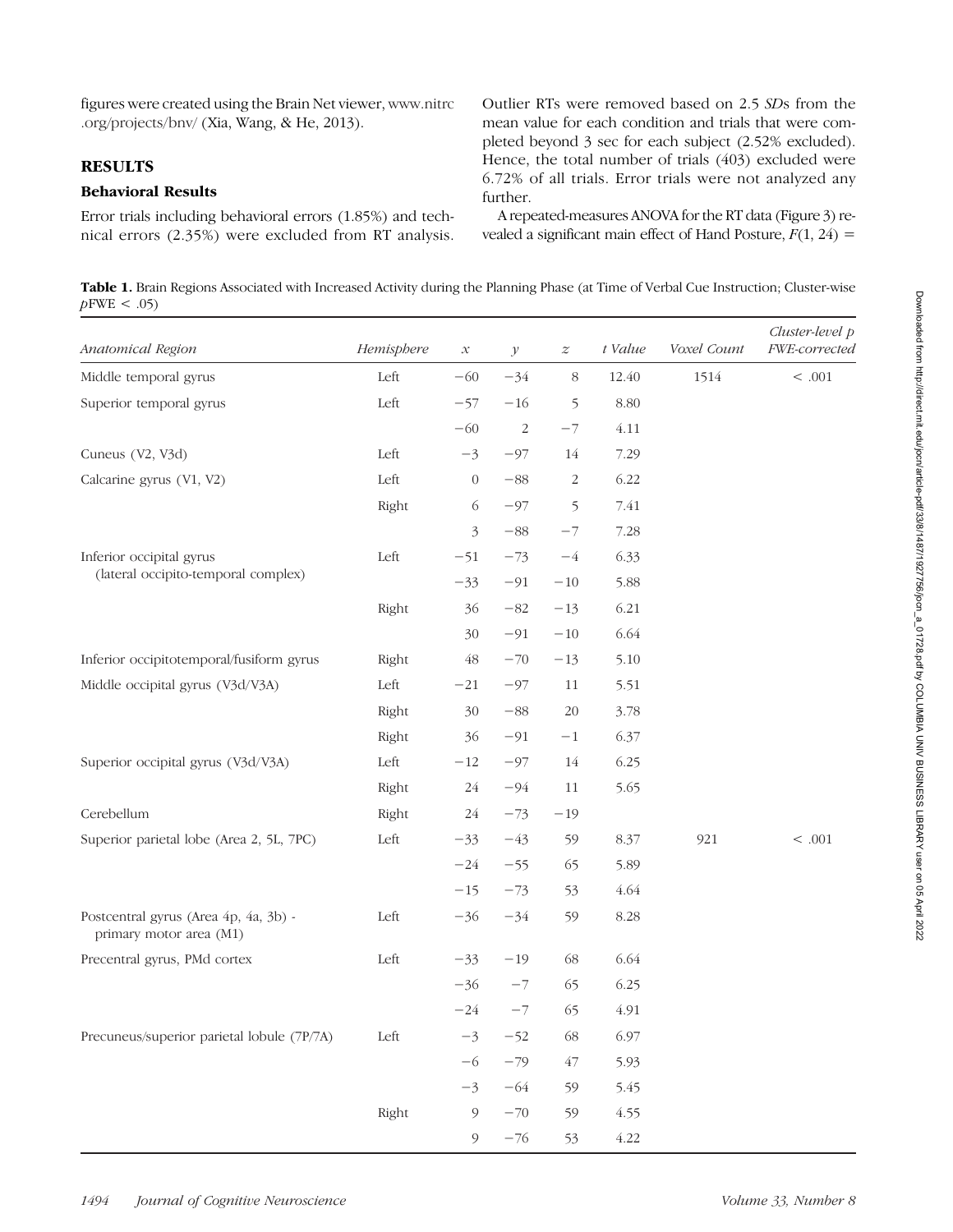46.5,  $p = 4.7E - 07$ , partial eta<sup>2</sup> = .66,  $MSE = 228.733$ , with "inverted" grasp being initiated with shorter RTs than "straight" grasps (501.48 vs. 522.11 msec); no main effect of Cup Orientation,  $F(1, 24) = 0.124$ ,  $p = .728$ , partial  $eta^2 = .005$ ,  $MSE = 295.56$ ; and a significant interaction between the two,  $F(1, 24) = 7.551$ ,  $p = .011$ , partial eta<sup>2</sup> = .24,  $MSE = 367.21$ , with shorter RTs for the conditions in which hand and cup orientations were congruent ("afforded" trials – Figure 2) than ones in which they were not (506.53 vs. 517.01 msec).

| <b>Table 2.</b> The Effects of Hand Orientation (Invert $>$ Straight) during the Planning Phase (Cluster-wise, $pFWE < .05$ ) |  |  |  |
|-------------------------------------------------------------------------------------------------------------------------------|--|--|--|
|-------------------------------------------------------------------------------------------------------------------------------|--|--|--|

| Anatomical Region                                                                                        | Hemisphere | $\mathcal{X}% _{0}$ | $\mathcal{Y}$ | $\boldsymbol{z}$ | $\cal T$ | Voxel Count | Cluster-level p<br>FWE-corrected |
|----------------------------------------------------------------------------------------------------------|------------|---------------------|---------------|------------------|----------|-------------|----------------------------------|
| Superior temporal gyrus<br>(primary and secondary auditory areas,<br>including cluster in visual BA 22)  | Left       | $-51$               | $-13$         | $\sqrt{2}$       | 8.13     | 932         | $<.001$                          |
|                                                                                                          |            | $-60$               | $-28$         | 5                | 7.09     |             |                                  |
|                                                                                                          |            | $-42$               | $-31$         | 11               | 5.58     |             |                                  |
|                                                                                                          |            | $-51$               | $-37$         | 14               | 4.76     |             |                                  |
| Middle temporal gyrus                                                                                    |            | $-39$               | $-55$         | 11               | 3.99     |             |                                  |
|                                                                                                          |            | $-48$               | $-55$         | $-1$             | 4.39     |             |                                  |
| Inferior temporal gyrus                                                                                  |            | $-42$               | $-37$         | $-16$            | 4.70     |             |                                  |
| Fusiform gyrus                                                                                           |            | $-36$               | $-43$         | $-10$            | 4.59     |             |                                  |
| TE3/middle temporal gyrus, STSv                                                                          |            | $-60$               | $-28$         | $\mathfrak{S}$   | 7.09     |             |                                  |
| Hippocampus                                                                                              |            | $-36$               | $-22$         | $-10\,$          | 5.25     |             |                                  |
| Parahippocampal gyrus                                                                                    |            | $-15$               | $-37$         | $-7$             | 4.74     |             |                                  |
| Thalamus                                                                                                 |            | $-18\,$             | $-31$         | $-1$             | 4.15     |             |                                  |
| Insula                                                                                                   |            | $-30$               | $-28$         | $20\,$           | 3.87     |             |                                  |
| Post cingulate gyrus                                                                                     |            | $-6$                | $-43$         | $17\,$           | 3.79     |             |                                  |
| Middle occipital gyrus                                                                                   |            | $-39$               | $-61$         | 5                | 3.65     |             |                                  |
| Calcarine sulcus                                                                                         |            | $-12$               | $-46$         | 5                | 4.57     |             |                                  |
| Superior temporal gyrus<br>(primary and secondary auditory areas,<br>bordering inferior parietal lobule) | Right      | 60                  | $-25$         | $8\,$            | 6.51     | 451         | $<.001$                          |
| Auditory 5 complex                                                                                       |            | 66                  | $-22$         | $-1$             | 5.96     |             |                                  |
| Medial belt complex (MBelt)                                                                              |            | 54                  | $-16$         | 5                | 5.65     |             |                                  |
| ParaBelt complex (PBelt)                                                                                 |            | 60                  | $-10$         | $\mathfrak{S}$   | 5.61     |             |                                  |
| Superior temporal gyrus                                                                                  |            | 42                  | $-31$         | $11\,$           | 5.18     |             |                                  |
|                                                                                                          |            | 63                  | $-40$         | 11               | 4.70     |             |                                  |
| Middle temporal gyrus                                                                                    |            | 45                  | $-34$         | $-1$             | 5.11     |             |                                  |
| Lingual gyrus/posterior inferotemporal<br>(BA 18)                                                        | Left       | $-15$               | $-85$         | $-7$             | 5.75     | 231         | .024                             |
| Lingual gyrus                                                                                            |            | $-12$               | $-67$         | $-1$             | 4.10     |             |                                  |
|                                                                                                          |            | $-15$               | $-58$         | $-10$            | 3.75     |             |                                  |
| Superior occipital gyrus                                                                                 |            | $-12$               | $-91$         | $\sqrt{2}$       | 5.42     |             |                                  |
| Calcarine sulcus                                                                                         |            | $-15$               | $-82$         | $8\,$            | 4.83     |             |                                  |
| Fusiform gyrus                                                                                           |            | $-27$               | $-73$         | $-4$             | 4.31     |             |                                  |
| Cuneus                                                                                                   |            | $-9$                | $-82\,$       | $17\,$           | 4.00     |             |                                  |
| Cerebellum                                                                                               |            | $-6$                | $-67$         | $-19$            | 3.86     |             |                                  |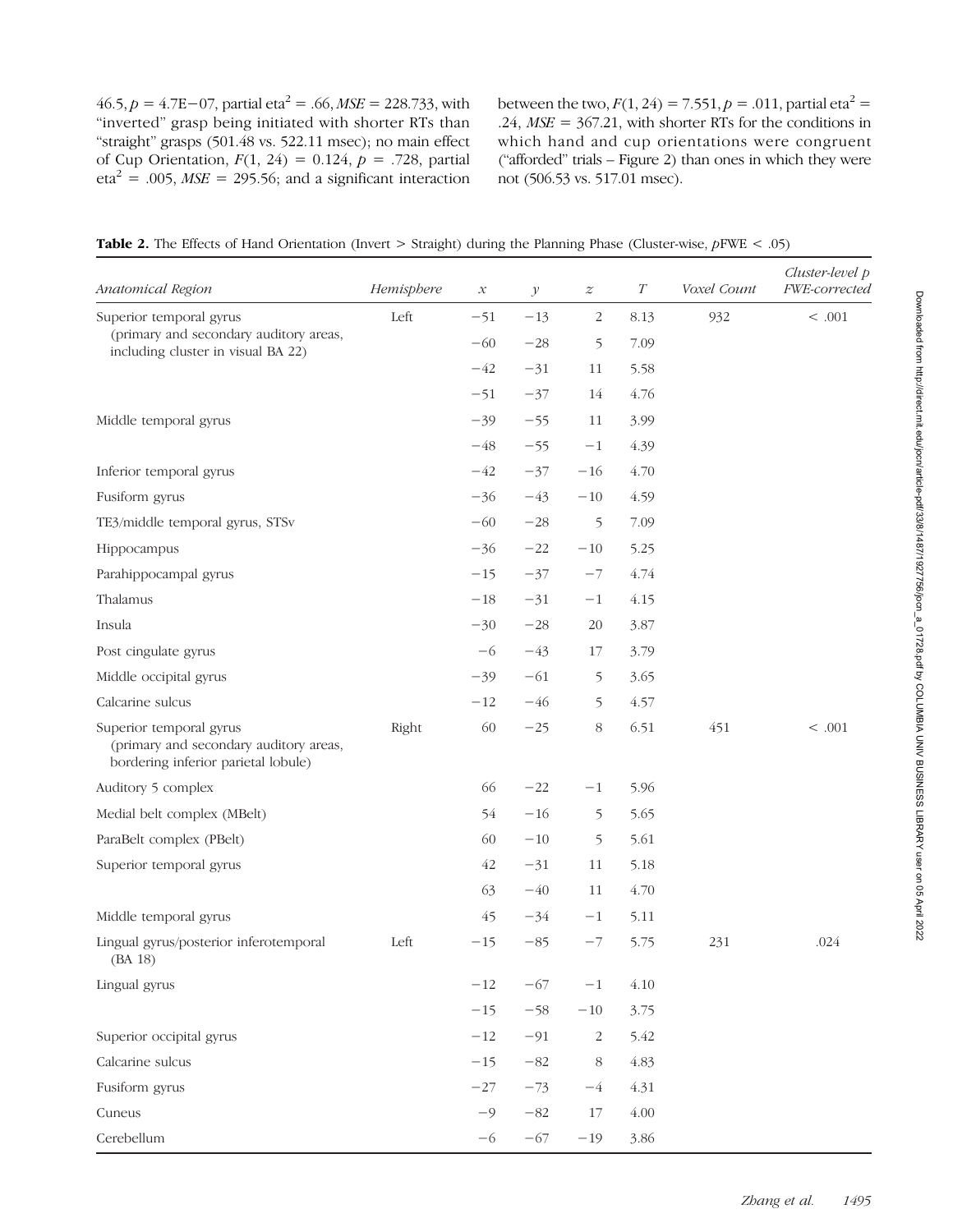| Anatomical Region                            | Hemisphere | $\mathcal{X}$ | $\mathcal V$   | $\boldsymbol{z}$ | T    | Voxel Count | Cluster-level p<br>FWE-corrected |
|----------------------------------------------|------------|---------------|----------------|------------------|------|-------------|----------------------------------|
| Premotor area (superior frontal gyrus)       | Right      | 21            | $\overline{2}$ | 56               | 5.20 | 88          | .015                             |
|                                              |            | 24            | $-4$           | 62               | 4.93 |             |                                  |
|                                              |            | 21            | $-10$          | 68               | 4.26 |             |                                  |
|                                              |            | 24            | 8              | 65               | 3.70 |             |                                  |
| Premotor (superior frontal/precentral gyrus) | Left       | $-24$         | $-7$           | 59               | 4.40 | 89          | .015                             |
|                                              |            | $-15$         | $-4$           | 71               | 4.23 |             |                                  |
|                                              |            | $-33$         | 2              | 59               | 3.71 |             |                                  |

**Table 3.** The Effects of Congruency (Incongruent  $>$  Congruent) during the Planning Phase (Cluster-wise,  $pFWE < .05$ )

### Imaging Results

A random effects analysis investigating effects of our task conditions at the group level was performed. The overall activations at the planning phase, relative to the implicit baseline of intertrial intervals, are reported in Figure 4 (left) and in Table 1. The results reported here were whole-brain corrected at FWE  $p < .05$ , cluster-wise.

A wide network of areas was activated, predominantly within the precentral, postcentral gyri, superior parietal lobule, intraparietal sulcus of the left hemisphere, but also including bilateral activations in the occipital and temporal areas. The left superior temporal activation included auditory and visual subdivisions (notably BA 22) and adjacent left middle temporal gyrus (Figure 4, Table 1).

The main effect of Hand Orientation (which was represented by the initial hand orientation being "inverted" for a comfortable end-state vs. "straight" for an uncomfortable one) activated bilateral superior temporal gyri (including auditory areas, corresponding to the auditory cue instruction, and visual subdivisions BA 22), occipital cortices including inferotemporal and lateral occipito-temporal areas and thalamus (Table 2, Figure 4, middle). Activity in these areas was greater when turning a cup with an inverted (pronated) grasp, to end in a comfortable, supinated, hand posture, compared to turning it with a straight (supinated) grasp to end in an uncomfortable, pronated posture.

There were no significant activations identified for the main effect of Cup Orientation at the planning phase (Figure 4, right).

The interaction between the Cup and Hand Orientations, namely, the effect of affordance in the planning phase, revealed significant activations in the L PMd and right dorsal premotor (R PMd) cortices (L PMd main cluster  $x = -24$ ,  $y = -7$ ,  $z = 59$ ,  $T = 4.40$ , cluster size = 89 voxels,  $p$ FWE = .015; R PMd main cluster  $x = 21$ ,  $y = 2$ ,  $z = 56$ ,  $T =$ 5.20, cluster size = 88 voxels,  $p$ FWE = .015). The sign of this congruency effect indicated greater activation for trials that were not afforded, that is, where hand and cup orientations were incongruent (Table 3, Figure 5).

We then applied PPI analyses to test the hypothesis that congruency between the hand and cup orientations specified during the task instruction modulated connectivity between the PMd areas identified as mediating the affordance effect in this and previous studies (Cisek & Kalaska, 2005, 2010; Cisek, 2007; Grèzes et al., 2003) and other areas involved in the planning object manipulation within dorsal and ventral stream (Sakreida et al., 2016; Gallivan, McLean, Valyear, et al., 2013; Gallivan et al., 2011; Grèzes et al., 2003; Grafton et al., 1998).

The L PMd ( $x = -24$ ,  $y = -7$ ,  $z = 59$ ) involved during movement planning was chosen as the seed area for our PPI analysis, looking for changes in coupling between this area and areas of the dorsal and ventral visuomotor networks based on hand–object congruency, during the planning phase. This PPI revealed one area in which coupling was significantly increased in conditions that



Figure 5. Effects of hand–cup congruency on task-related activity. Activation map for the effect of affordance at the planning phase. The results are shown at pFWE < .05 cluster-wise correction. There was significantly increased activity in the L PMd and R PMd cortices in conditions in which the hand and cup orientation were incongruent during the planning phase.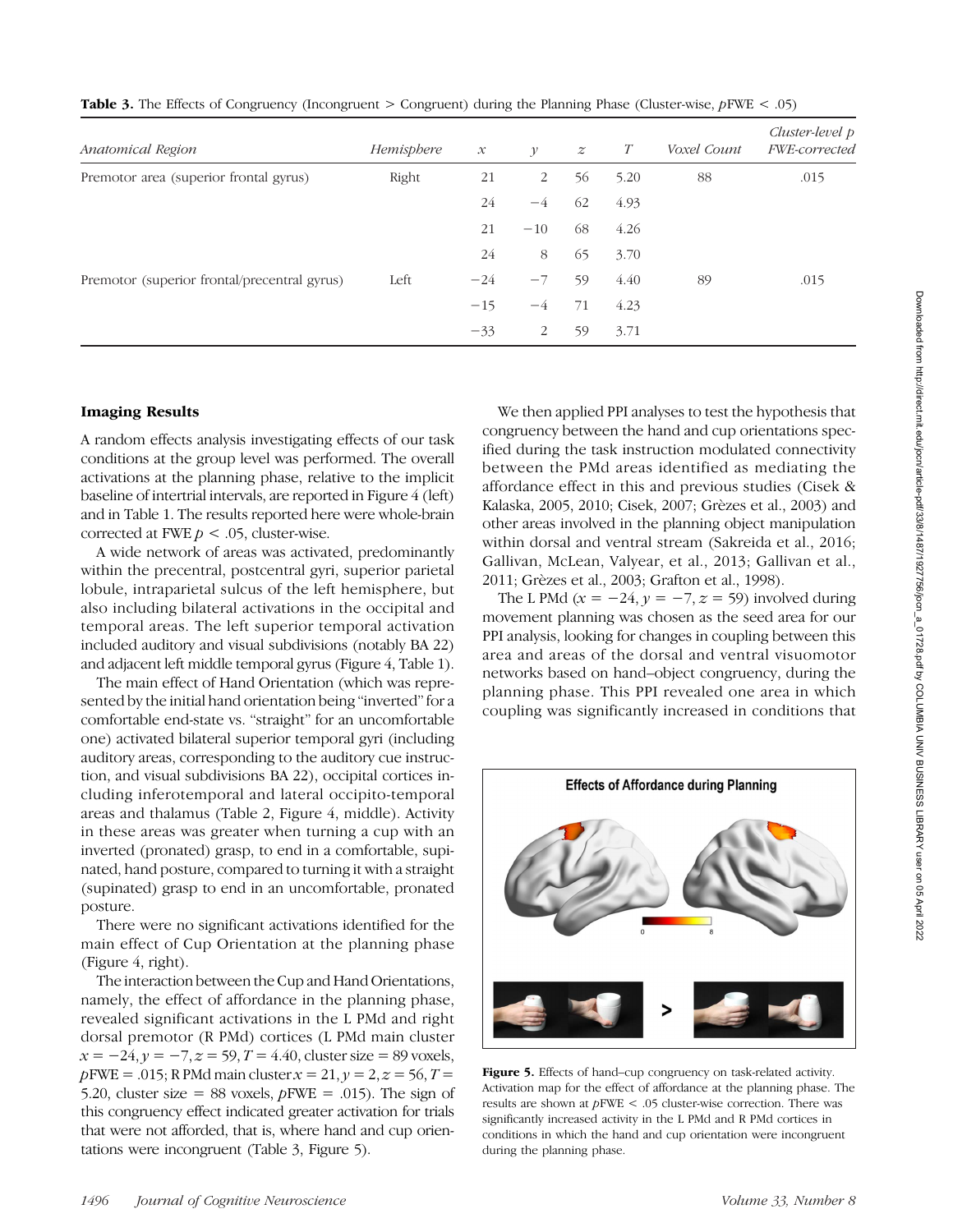

Figure 6. L PMd PPI results. Activation map identifying areas of increased connectivity with the L PMd modulated by affordances in the planning phase. The areas included formed part of the left inferotemporal and lateral occipital areas forming the LOTC. As in the previous figure, these activation maps have been overlayed on a rendered structural T1 MRI map in MNI space from BrainNet viewer and the color bar indicates  $t$  values for activations in the areas of interest.

were incongruent within the left lateral occipito-temporal cortex (LOTC;  $x = -30$ ,  $y = -85$ ,  $z = -10$ ,  $T = 5.29$ , and  $x = -39, y = -76, z = -4, T = 4.9$ , cluster of 71 voxels,  $p$ FWE = .028). Coupling between the L PMd and LOTC area was increased when the hand and cup orientations were incongruent (Figure 6). Of note, a PPI investigating affordance-related connectivity changes with the R PMd  $(x = 21, y = 2, z = 56)$  revealed no significant results.

### DISCUSSION

In this study, we investigated the influence of cup orientation on goal-directed actions when planning to turn it. To our knowledge, this is the first study pitting habitual versus goal-directed responses elicited by hand–object interactions during real object manipulation in a functional imaging environment. Participants performed a delayed-movement task in which they reached and turned a cup when it was oriented either upright or upside–down. They were instructed to use a hand orientation to turn the cup that was either congruent or incongruent with the object orientation. As in previous studies (Pizzamiglio et al., 2020; Rounis et al., 2017), we identified a behavioral effect of congruency (an "affordance" effect). Movements where the hand and cup orientations were congruent were initiated faster than ones in which they were not (Hardwick et al., 2019; Rounis et al., 2017).

Planning to turn a cup in this task affected activity in areas involved in object manipulation (Gallivan, McLean, Valyear, et al., 2013; Gallivan et al., 2011; Grol et al., 2007; Mahon et al., 2007; Daprati & Sirigu, 2006; Grèzes

et al., 2003; Goodale & Milner, 1992). In addition, there was increased activity in bilateral PMd when planning trials in which the hand and the cup orientation were incongruent, compared to ones where they were congruent (these were trial conditions that were afforded, i.e., which led to habitual hand–object interactions). The L PMd's connectivity with the left LOTC was increased in those same trial conditions. We discuss these imaging and behavioral results depicting habitual versus goal-directed planning in the context of previous literature investigating motor control and hand posture representations and propose that they reflect processes underlying selection of hand postures for a task.

### The Neural Correlates of Habitual Responses Elicited by Affordances on Posture Representations in the Brain

In this study, planning object-related manipulations in which object and hand orientations were incongruent was associated with increased activity in bilateral PMd in the dorsal stream (Wolpe, Hezemans, & Rowe, 2020; Nachev, Kennard, & Husain, 2008; Rizzolatti & Matelli, 2003). PPI analysis investigating areas of connectivity changes relating to this congruency effect, revealed increased functional connectivity between L PMd and the left LOTC, located in the ventral stream, in incongruent (i.e., "nonafforded") task conditions.

The PMd plays an important role in action selection and is likely involved in triggering competing action representations elicited by affordances, as demonstrated both in human neuroimaging and nonhuman primate neurophysiological studies on which models of reach and grasp behavior are modeled within dorsal stream networks (Cisek, 2007; Grafton et al., 1998). Neurophysiological studies in nonhuman primates have shown that L PMd activity increases during motor preparation when planning competing reach movements (Cisek, 2005, 2007; Cisek & Kalaska, 2005). Applying repetitive transcranial magnetic stimulation over this area leads to slower motor performance when the instructed response is not congruent with the visual stimulus (Rushworth et al., 2001; Praamstra, Kleine, & Schnitzler, 1999).

In addition to enhanced activity in PMd areas, planning incongruent (goal-directed) hand–object actions was associated with functional connectivity changes between the L PMd and ventral stream area LOTC. The inferotemporal area and adjacent inferior occipital lobe form the ventral stream pathway representing objects (van Elk, van Schie, & Bekkering, 2014; Mahon et al., 2007; Chao, Haxby, & Martin, 1999; Kanwisher, Stanley, & Harris, 1999; Dolan et al., 1997). This area has been shown to incorporate knowledge of body and hand posture for tool use (Bracci, Caramazza, & Peelen, 2018; Zimmermann, Mars, de Lange, Toni, & Verhagen, 2018; Bracci & Peelen, 2013; Zimmermann et al., 2013; Bracci, Ietswaart, Peelen, & Cavina-Pratesi, 2010; Rice, Valyear, Goodale, Milner, &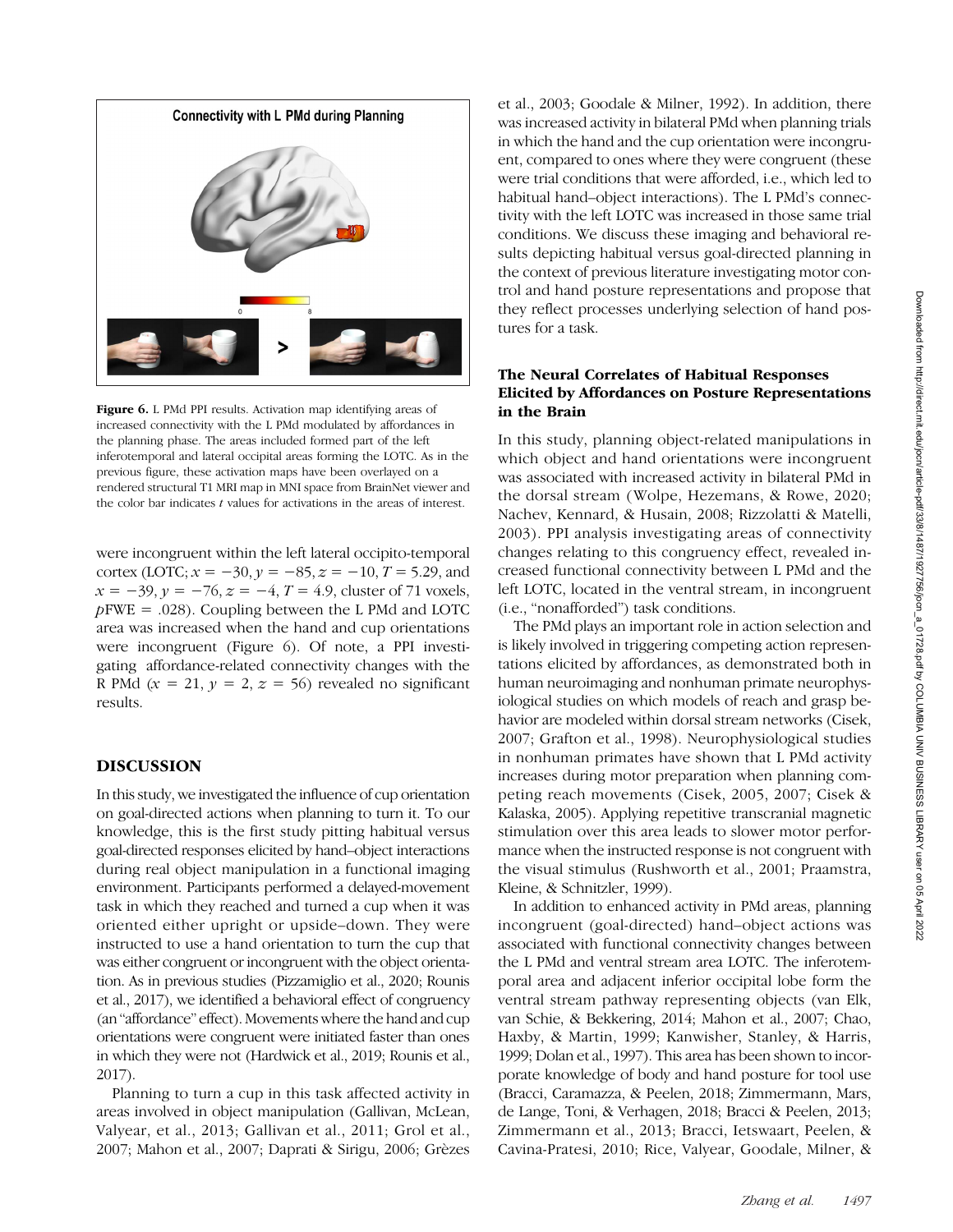Culham, 2007; Valyear et al., 2007). It responds to movement-invariant hand postures and to motor-element properties of objects (Bracci et al., 2010, 2018; Wurm, Caramazza, & Lingnau, 2017; Lingnau & Downing, 2015; Bracci & Peelen, 2013) and is functionally connected with dorsal stream areas (Zimmermann et al., 2018).

Previous functional imaging studies involving objectdirected actions in the scanner have also identified taskrelated BOLD activations within subdivisions of dorsal and ventral visual stream areas (Sakreida et al., 2016) dependent of the type of action performed (e.g., grip) and properties of the object (e.g., large or small; Sakreida et al., 2016; Gallivan, McLean, Valyear, et al., 2013; Gallivan et al., 2011; Grol et al., 2007; Mahon et al., 2007; Valyear et al., 2007). Our PPI interaction results in which there is functional interactions between "dorsodorsal" L PMd and ventral stream area LOTC in trials where hand posture and object orientation were incongruent demonstrate an integration between dorsal and ventral stream areas when preparing goal-directed object manipulations (van Polanen & Davare, 2015). This result suggests that, whereas affordance may elicit known hand posture–object interactions during habitual actions, goaldirected actions likely require the elicitation of new hand posture and object combinations for its manipulation. This engages LOTC, an area involved in representing these complex object and posture relationships in the ventral stream, which involve higher-order perceptual-semantic processes (Holler, Fabbri, & Snow, 2020; Till, Masson, Bub, & Driessen, 2014; Creem & Proffitt, 2001).

## Contextual Factors Determining Affordance Effects and Their Influence on Imaging Results

A variety of perceptual tasks have shown that visual properties of objects can give rise to action representations (Humphreys et al., 2010; Mahon et al., 2007; Grèzes & Decety, 2002; Chao & Martin, 2000). In a previous imaging study, the neural correlates of affordances were investigated using Tucker and Ellis' (2001) paradigm (Grèzes et al., 2003). Participants in that task had to categorize objects as either natural or man-made by making a precision grip for one category and a power grip for another, in a counterbalanced order. They identified affordance effects to be associated with increased activations involving anterior intraparietal area, PMd, and inferior frontal cortex. The identification of L PMd, known to for its role in action selection when reaching, corroborates our results. The anterior intraparietal and inferior frontal areas are involved in grip selection (Fagg & Arbib, 1998) and are also known to be more active in precision, compared to power grip (Grol et al., 2007), which would explain why these additional areas were identified in that task.

Other notable differences between the Grèzes et al. (2003) study and ours involved the stimuli used for eliciting affordance effects. Their study used 2-D images and asked participants to categorize objects. Previous studies

have reported stronger affordance effects with real objects (Gomez et al., 2018; Snow et al., 2011) compared to 2-D images of objects (Bub et al., 2018; Bub & Masson, 2010). In a recent study, healthy participants were asked to categorize real objects and 2-D images of objects. Comparing categorizations between the two identified that they used both factors relating conceptual and physical characteristics to categorize real images, whereas 2-D images were mostly categorized on the basis of conceptual characteristics alone (Holler et al., 2020).

Conversely, our study involved manipulating a real object (a cup). Although our task did not involve any overt semantic categorization (Humphreys et al., 2010; Daprati & Sirigu, 2006), evidence from tasks in which participants interact with real objects would suggest that some form of semantic control, perhaps involving higher-order perceptual hand posture–object categorization, may occur covertly (Holler et al., 2020; Creem & Proffitt, 2001), which would be supported with the identification of LOTC in our PPI results.

The differences between the Grèzes et al. (2003) and our results corroborate the importance of contextual factors, when interpreting affordance effects reported in the literature. Several experiments have challenged and failed to replicate traditional findings attributed to affordances of speeded keypress responses to 2-D pictures (Bub et al., 2018, 2021; Tucker & Ellis, 1998). These results are often not replicated if responses involve keypress within the same hand, rather than reach-and-grasp actions. They may even show a paradoxical reversal affordance depending on the characteristics of the object depicted in the 2-D image, such as its elongation on a 2-D plane, and whether the whole object (e.g., including base and handle in a frying pan) is fixated upon. Another issue, discussed in the Methods section above, is that some experimental designs in which handles are pointing left or right may confound motor and visuospatial attention (Rounis et al., 2007; Rushworth et al., 1997, 2001) leading to debates about whether affordances relate to the latter (Bub et al., 2018; Wilf et al., 2013). For these reasons, we selected a task involving manipulation of a real object in the scanner (Holler et al., 2020; Gomez et al., 2018; Snow et al., 2011), in which the congruency between object orientation and participants' real reach and grasp responses were centrally located (Bub & Masson, 2010; Rounis et al., 2007).

## Affordances or Competition between Habitual and Goal-directed Actions

This fMRI study replicated behavioral results we previously reported using the same task in healthy volunteers and in stroke patients (Pizzamiglio et al., 2020; Rounis et al., 2017). Motor initiation was faster in trials in which the hand and cup orientation were congruent. RTs represent the time when a decision about what action to implement and how to execute it takes place (Wong et al., 2015).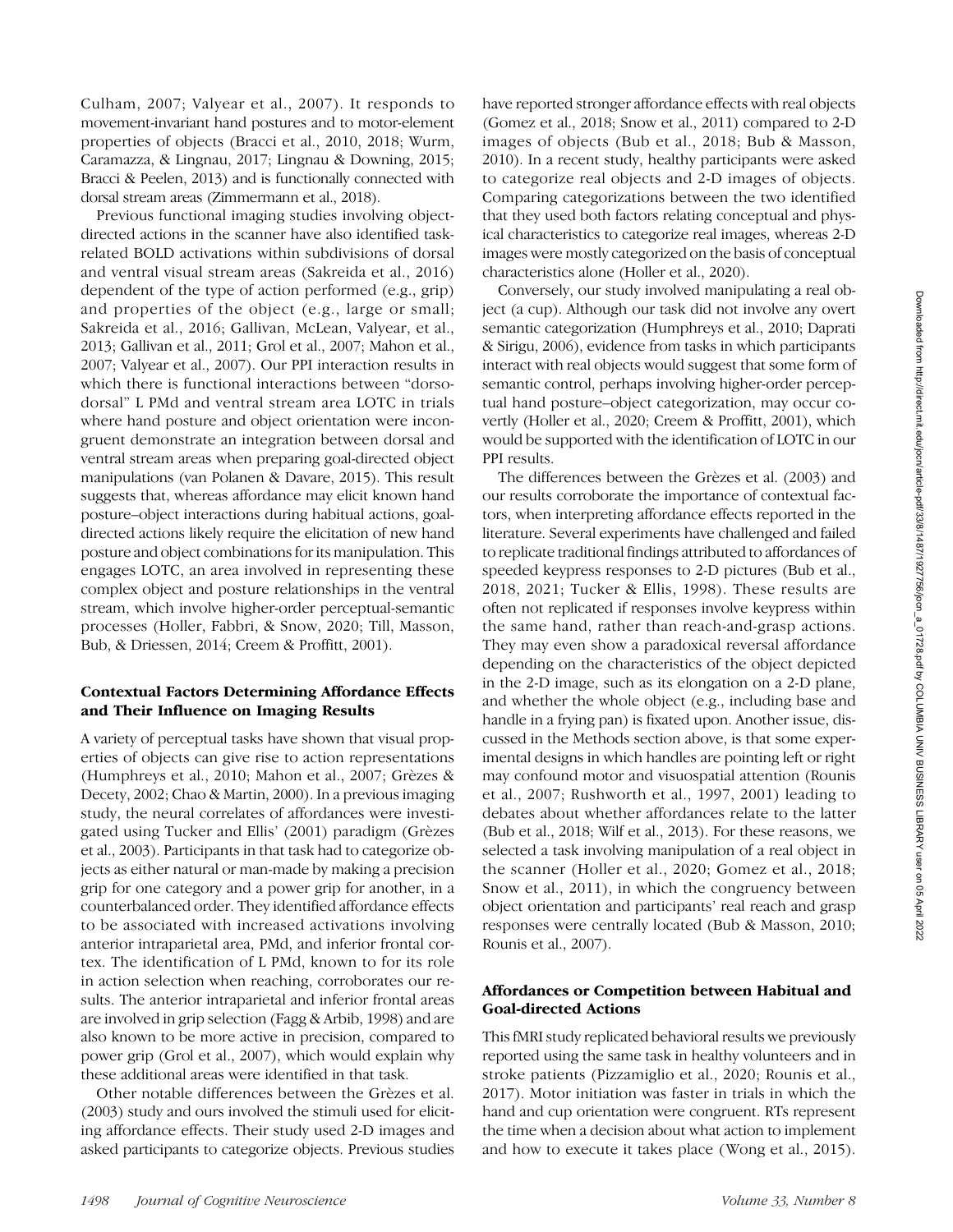Several studies have reported compatibility effects at that time (Hardwick et al., 2019; Rounis et al., 2017; Bub & Masson, 2010; Grèzes et al., 2003; Tucker & Ellis, 1998). In addition to RT effects, affordances affect kinematic measures during object-directed actions in human studies (Rounis, van Polanen, & Davare, 2018; Gentilucci, 2002). The longer RTs and kinematic changes we and others have observed in incompatible trials suggest a competition between movement representations that are habitual, compared to the ones demanded by the task (Hardwick et al., 2019; Rounis et al., 2007, 2018; Herbort & Butz, 2011; Rushworth et al., 1997). A similar observation was made in a study comparing grasp strategies to hammer a peg in young infants versus adults (Ossmy et al., 2020). They showed "model-free" behavior in infants who were more likely to engage an overhand grasp to pick the hammer with their nondominant, requiring them a two-step process to pass it onto their dominant hand. Conversely, adults grasped the hammer with an underhand grasp using their dominant hand, which was more efficient but took longer to plan and perceive, suggesting development involves a process of transition from habitual "model-free" to goal-directed "model-based" behavior (Drummond & Niv, 2020; Dolan & Dayan, 2013; Balleine & Dickinson, 1998).

In a similar vein, the elicitation of movement representations by objects is of fundamental importance in understanding higher-order motor deficits in patient populations. There are several examples, in the neuropsychology literature, in which habitual and goal-directed systems may compete for control of action selection (Riddoch et al., 1998; Shallice, Burgess, Schon, & Baxter, 1989). A recent study in which stroke patients with and without apraxia performed the same cup manipulation task as in this study identified that apraxic patients were unable to complete turn actions in which the cup and the hand orientations were incongruent. They favored habitual actions in which they grasped the cup from the open end in each trial (Pizzamiglio et al., 2020), supporting the hypothesis that patients with limb apraxia have deficits in exerting cognitive control over competing movement plans elicited by affordances (Rounis & Humphreys, 2015). Other studies have shown that these patients demonstrate an overreliance on familiar (habitual) movements elicited by object affordances, at the expense of goaldirected actions (Pizzamiglio et al., 2020; Watson & Buxbaum, 2015; Lee, Mirman, & Buxbaum, 2014). Our imaging results might help explain the neural mechanisms underlying these patients' deficits, which are reported to involve both dorsal and ventral stream networks (Binkofski & Buxbaum, 2013). Apraxic patients' impairments in completing goal-directed actions in this task may arise in one of two ways. One possible mechanism could be that lesions affecting action selection in PMd cause an inability to signal competing actions (habitual vs. goal directed). Alternatively, patients may have a deficit in integrating alternative posture representations in

incongruent trials from lesions in LOTC. Further research would be required to test these alternative hypotheses.

Taken together, we identified a network of areas involved in representing object-directed actions in this cup manipulation task. Contextual factors led to a competition between habitual actions elicited by affordances and goaldirected actions during planning. This was associated with increased activity in PMd and increased connectivity of this area with LOTC when planning the latter. This process of competition between goal-directed and habitual actions may be impaired in stroke patients, leading to a deficit known as limb apraxia. Based on these and previous results, we hypothesize the disorder to relate either to an inability to represent alternative goal-directed hand postures in LOTC or to a failure in action selection signaled by L PMd.

#### Acknowledgments

We would like to thank the participants who took part in the study. This study was supported by personal grants to Dr. E. Rounis from the British Medical Association (Helen Lawson grant), Academy of Medical Sciences, and The Oxford Charitable Trust; and a Wellcome Trust Site Award to the Wellcome Centre for Human Neuroimaging. We would like to thank Daniel Voyce, John Prentice from the MRC Oxford Institute of Radiation Oncology, Gloria Pizzamiglio, Steven Knight, and Professor R. Passingham for their help and advice with this study.

Reprint requests should be sent to Elisabeth Rounis, Chelsea and Westminster NHS Foundation Trust, West Middlesex University Hospital, 23 Twickenham Road, Isleworth TW7 6AF, UK, or via e-mail: e.rounis@nhs.net.

#### Author Contributions

Zuo Zhang: Formal analysis; Investigation; Methodology; Visualization; Writing—original draft; Writing—review & editing. Peter Zeidman: Formal analysis; Methodology; Resources; Software; Supervision; Writing—review & editing. Natalie Nelissen: Methodology; Resources; Software; Writing—review & editing. Nicola Filippini: Data curation; Project administration; Validation; Writing—review & editing. Jörn Diedrichsen: Conceptualization; Formal analysis; Investigation; Methodology; Validation; Writing review & editing. Stefania Bracci: Methodology; Supervision; Visualization; Writing—review & editing. Karl Friston: Formal analysis; Funding acquisition; Software; Supervision; Validation. Elisabeth Rounis: Conceptualization; Formal analysis; Funding acquisition; Investigation; Methodology; Project administration; Resources; Supervision; Visualization; Writing—original draft; Writing review & editing.

#### Funding Information

Elisabeth Rounis, Oxford University Hospitals NHS Trust ([https://dx.doi.org/10.13039/501100006149](http://dx.doi.org/10.13039/501100006149)), grant number: AH2016/1227. Karl Friston and Peter Zeidman, Wellcome Trust ([https://dx.doi.org/10.13039/100004440](http://dx.doi.org/10.13039/100004440)), grant number: Site Award to Wellcome Centre for Human Neuroimaging.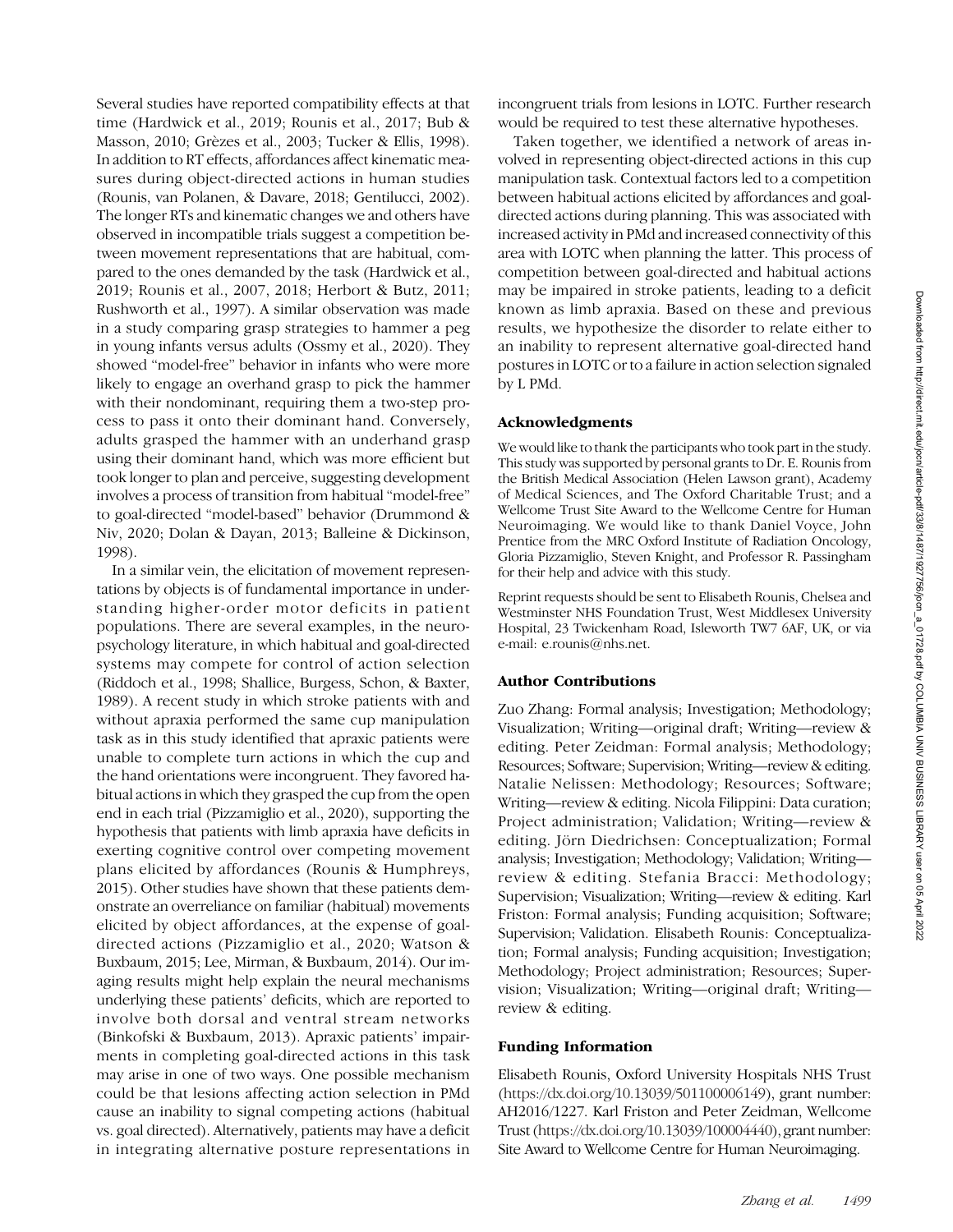### Diversity in Citation Practices

A retrospective analysis of the citations in every article published in this journal from 2010 to 2020 has revealed a persistent pattern of gender imbalance: Although the proportions of authorship teams (categorized by estimated gender identification of first author/last author) publishing in the *Journal of Cognitive Neuroscience* (*JoCN*) during this period were  $M(an)/M = .408$ ,  $W(oman)/M = .335$ ,  $M/W = .108$ , and  $W/W = .149$ , the comparable proportions for the articles that these authorship teams cited were  $M/M = .579$ , W/M = .243, M/W = .102, and W/W = .076 (Fulvio et al., JoCN, 33:1, pp. 3–7). Consequently, JoCN encourages all authors to consider gender balance explicitly when selecting which articles to cite and gives them the opportunity to report their article's gender citation balance. The authors of this article report its proportions of citations by gender category to be as follows:  $M/M = .583$ ,  $W/M =$ .217,  $M/W = .083$ , and  $W/W = .117$ .

#### REFERENCES

- Andreas, H. (2016). HCP-MMP1.0 projected on MNI2009a GM (volumetric) in NIfTI format. Retrieved from [https://doi.org](https://doi.org/10.6084/m9.figshare.3501911.v5) [/10.6084/m9.figshare.3501911.v5.](https://doi.org/10.6084/m9.figshare.3501911.v5)
- Arbib, M. A., Billard, A., Iacoboni, M., & Oztop, E. (2000). Synthetic brain imaging: Grasping, mirror neurons and imitation. Neural Networks, 13, 975-997. DOI: [https://doi](https://doi.org/10.1016/s0893-6080(00)00070-8) [.org/10.1016/s0893-6080\(00\)00070-8](https://doi.org/10.1016/s0893-6080(00)00070-8), PMID: [11156205](https://europepmc.org/article/MED/11156205)
- Balleine, B. W., & Dickinson, A. (1998). Goal-directed instrumental action: Contingency and incentive learning and their cortical substrates. Neuropharmacology, 37, 407–419. DOI: [https://doi.org/10.1016/s0028-3908\(98\)00033-1](https://doi.org/10.1016/s0028-3908(98)00033-1)
- Bernstein, N. (1967). The co-ordination and regulation of movements. New York: Pergamon Press.
- Binkofski, F., & Buxbaum, L. J. (2013). Two action systems in the human brain. Brain and Language, 127, 222-229. DOI: <https://doi.org/10.1016/j.bandl.2012.07.007>, **PMID:** [22889467,](https://europepmc.org/article/MED/22889467) **PMCID: [PMC4311762](https://www.ncbi.nlm.nih.gov/pmc/articles/PMC4311762)**
- Bracci, S., Caramazza, A., & Peelen, M. V. (2018). View-invariant representation of hand postures in the human lateral occipitotemporal cortex. Neuroimage, 181, 446–452. DOI: [https://doi.org/10.1016/j.neuroimage.2018.07.001,](https://doi.org/10.1016/j.neuroimage.2018.07.001) PMID: [30033392](https://europepmc.org/article/MED/30033392)
- Bracci, S., Ietswaart, M., Peelen, M. V., & Cavina-Pratesi, C. (2010). Dissociable neural responses to hands and non-hand body parts in human left extrastriate visual cortex. Journal of Neurophysiology, 103, 3389–3397. DOI: [https://doi.org/10](https://doi.org/10.1152/jn.00215.2010) [.1152/jn.00215.2010,](https://doi.org/10.1152/jn.00215.2010) PMID: [20393066](https://europepmc.org/article/MED/20393066), PMCID: [PMC2888254](https://www.ncbi.nlm.nih.gov/pmc/articles/PMC2888254)
- Bracci, S., & Peelen, M. V. (2013). Body and object effectors: The organization of object representations in high-level visual cortex reflects body–object interactions. Journal of Neuroscience, 33, 18247–18258. DOI: [https://doi.org/10](https://doi.org/10.1523/jneurosci.1322-13.2013) [.1523/jneurosci.1322-13.2013](https://doi.org/10.1523/jneurosci.1322-13.2013), PMID: [24227734,](https://europepmc.org/article/MED/24227734) PMCID: [PMC6619748](https://www.ncbi.nlm.nih.gov/pmc/articles/PMC6619748)
- Bub, D. N., & Masson, M. E. J. (2010). Grasping beer mugs: On the dynamics of alignment effects induced by handled objects. Journal of Experimental Psychology: Human Perception and Performance, 36, 341-358. DOI: [https://doi](https://doi.org/10.1037/a0017606) [.org/10.1037/a0017606,](https://doi.org/10.1037/a0017606) PMID: [20364923](https://europepmc.org/article/MED/20364923)
- Bub, D. N., Masson, M. E. J., & Kumar, R. (2018). Time course of motor affordances evoked by pictured objects and words.

Journal of Experimental Psychology: Human Perception and Performance, 44, 53–68. DOI: [https://doi.org/10.1037](https://doi.org/10.1037/xhp0000431) [/xhp0000431](https://doi.org/10.1037/xhp0000431), PMID: [28447845](https://europepmc.org/article/MED/28447845)

- Bub, D. N., Masson, M. E. J., & van Noordenne, M. (2021). Motor representations evoked by objects under varying action intentions. Journal of Experimental Psychology: Human Perception and Performance, 47, 53-80. DOI: [https://doi.org/10.1037/xhp0000876,](https://doi.org/10.1037/xhp0000876) PMID: [32969689](https://europepmc.org/article/MED/32969689)
- Chao, L. L., Haxby, J. V., & Martin, A. (1999). Attribute-based neural substrates in temporal cortex for perceiving and knowing about objects. Nature Neuroscience, 2, 913–919. DOI: [https://doi.org/10.1038/13217,](https://doi.org/10.1038/13217) PMID: [10491613](https://europepmc.org/article/MED/10491613)
- Chao, L. L., & Martin, A. (2000). Representation of manipulable man-made objects in the dorsal stream. Neuroimage, 12, 478–484. DOI: [https://doi.org/10.1006/nimg.2000.0635,](https://doi.org/10.1006/nimg.2000.0635) **PMID:** [10988041](https://europepmc.org/article/MED/10988041)
- Cho, D. T., & Proctor, R. W. (2013). Object-based correspondence effects for action-relevant and surface-property judgments with keypress responses: Evidence for a basis in spatial coding. Psychological Research, 77, 618–636. DOI: [https://doi.org/10](https://doi.org/10.1007/s00426-012-0458-4) [.1007/s00426-012-0458-4,](https://doi.org/10.1007/s00426-012-0458-4) PMID: [23099639](https://europepmc.org/article/MED/23099639)
- Chong, I., & Proctor, R. W. (2020). On the evolution of a radical concept: Affordances according to Gibson and their subsequent use and development. Perspectives on Psychological Science, 15, 117–132. DOI: [https://doi.org/10.1177/1745691619868207,](https://doi.org/10.1177/1745691619868207) PMID: [31711365](https://europepmc.org/article/MED/31711365)
- Cisek, P. (2005). Neural representations of motor plans, desired trajectories, and controlled objects. Cognitive Processing, 6, 15–24. DOI: <https://doi.org/10.1007/s10339-004-0046-7>
- Cisek, P. (2007). Cortical mechanisms of action selection: The affordance competition hypothesis. Philosophical Transactions of the Royal Society of London, Series B, Biological Sciences, 362, 1585–1599. DOI: <https://doi.org/10.1098/rstb.2007.2054>, PMID: [17428779](https://europepmc.org/article/MED/17428779), PMCID: [PMC2440773](https://www.ncbi.nlm.nih.gov/pmc/articles/PMC2440773)
- Cisek, P., & Kalaska, J. F. (2005). Neural correlates of reaching decisions in dorsal premotor cortex: Specification of multiple direction choices and final selection of action. Neuron, 45, 801–814. DOI: <https://doi.org/10.1016/j.neuron.2005.01.027>, PMID: [15748854](https://europepmc.org/article/MED/15748854)
- Cisek, P., & Kalaska, J. F. (2010). Neural mechanisms for interacting with a world full of action choices. Annual Review of Neuroscience, 33, 269–298. DOI: [https://doi.org/10.1146](https://doi.org/10.1146/annurev.neuro.051508.135409) [/annurev.neuro.051508.135409](https://doi.org/10.1146/annurev.neuro.051508.135409), PMID: [20345247](https://europepmc.org/article/MED/20345247)
- Craighero, L., Fadiga, L., Umiltà, C. A., & Rizzolatti, G. (1996). Evidence for visuomotor priming effect. NeuroReport, 8, 347–349. DOI: [https://doi.org/10.1097/00001756-199612200](https://doi.org/10.1097/00001756-199612200-00068) [-00068,](https://doi.org/10.1097/00001756-199612200-00068) PMID: [9051808](https://europepmc.org/article/MED/9051808)
- Creem, S. H., & Proffitt, D. R. (2001). Grasping objects by their handles: A necessary interaction between cognition and action. Journal of Experimental Psychology: Human Perception and Performance, 27, 218-228. DOI: [https://doi](https://doi.org/10.1037/0096-1523.27.1.218) [.org/10.1037/0096-1523.27.1.218](https://doi.org/10.1037/0096-1523.27.1.218), PMID: [11248935](https://europepmc.org/article/MED/11248935)
- Culham, J. C. (2004). Human brain imaging reveals a parietal area specialized for grasping. In N. Kanwisher & J. Duncan (Eds.), Attention and performance XX: Functional brain imaging of visual cognition (pp. 417–438). Oxford: Oxford University Press.
- Daprati, E., & Sirigu, A. (2006). How we interact with objects: Learning from brain lesions. Trends in Cognitive Sciences, 10, 265–270. DOI: <https://doi.org/10.1016/j.tics.2006.04.005>, **PMID:** [16678468](https://europepmc.org/article/MED/16678468)
- Dolan, R. J., & Dayan, P. (2013). Goals and habits in the brain. Neuron, 80, 312-325. **DOI:** [https://doi.org/10.1016/j.neuron](https://doi.org/10.1016/j.neuron.2013.09.007) [.2013.09.007](https://doi.org/10.1016/j.neuron.2013.09.007), PMID: [24139036,](https://europepmc.org/article/MED/24139036) PMCID: [PMC3807793](https://www.ncbi.nlm.nih.gov/pmc/articles/PMC3807793)
- Dolan, R. J., Fink, G. R., Rolls, E., Booth, M., Holmes, A., Frackowiak, R. S., et al. (1997). How the brain learns to see objects and faces in an impoverished context. Nature, 389, 596–599. DOI: [https://doi.org/10.1038/39309,](https://doi.org/10.1038/39309) PMID: [9335498](https://europepmc.org/article/MED/9335498)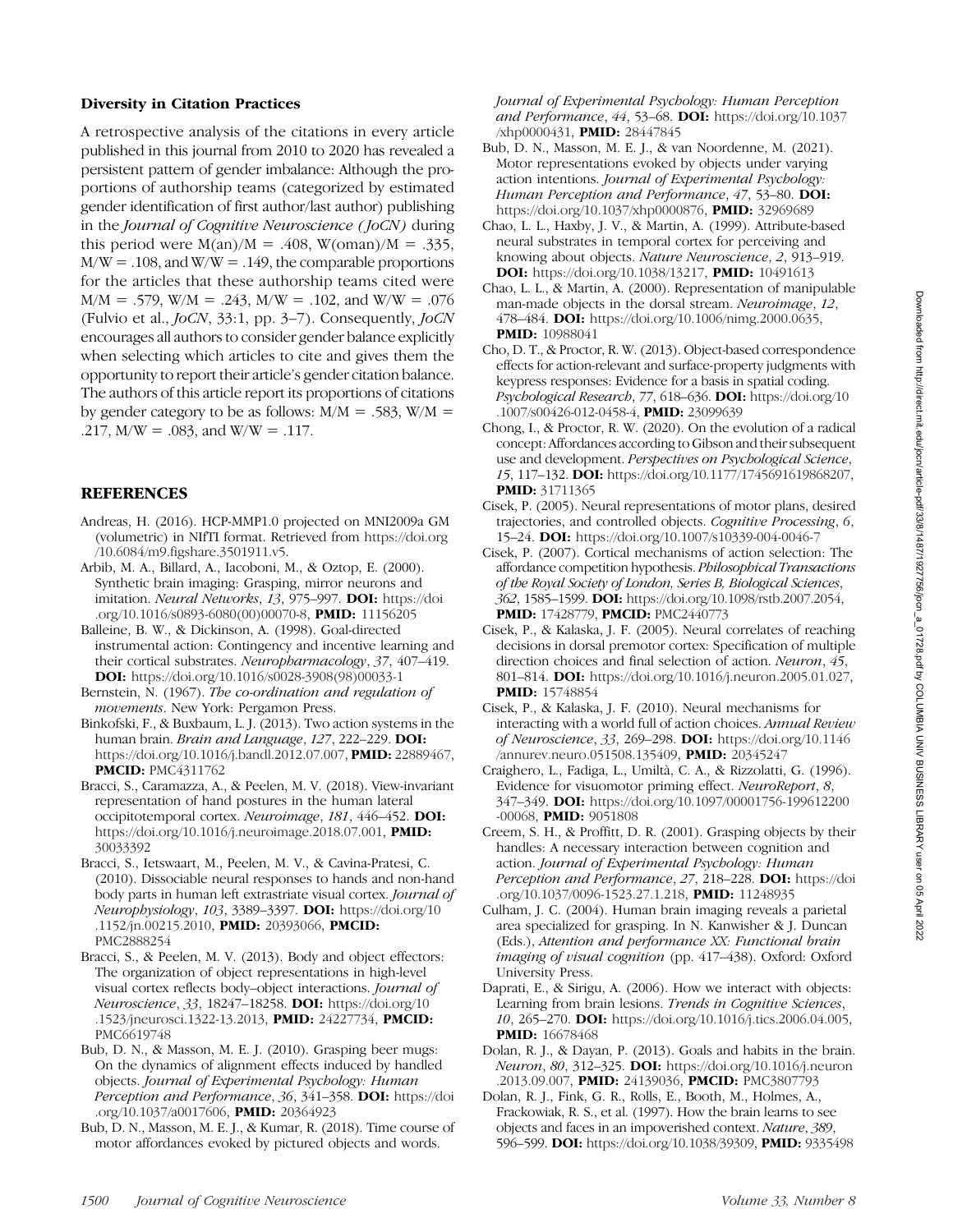Drummond, N., & Niv, Y. (2020). Model-based decision making and model-free learning. Current Biology, 30, R860–R865. DOI: [https://doi.org/10.1016/j.cub.2020.06.051,](https://doi.org/10.1016/j.cub.2020.06.051) PMID: [32750340](https://europepmc.org/article/MED/32750340)

Eickhoff, S. B., Stephan, K. E., Mohlberg, H., Grefkes, C., Fink, G. R., Amunts, K., et al. (2005). A new SPM toolbox for combining probabilistic cytoarchitectonic maps and functional imaging data. Neuroimage, 25, 1325-1335. DOI: [https://doi.org/10.1016/j.neuroimage.2004.12.034,](https://doi.org/10.1016/j.neuroimage.2004.12.034) PMID: [15850749](https://europepmc.org/article/MED/15850749)

Fagg, A. H., & Arbib, M. A. (1998). Modeling parietal-premotor interactions in primate control of grasping. Neural Networks, 11, 1277–1303. DOI: [https://doi.org/10.1016/s0893-6080\(98\)](https://doi.org/10.1016/s0893-6080(98)00047-1) [00047-1](https://doi.org/10.1016/s0893-6080(98)00047-1), **PMID**: [12662750](https://europepmc.org/article/MED/12662750)

Friston, K. J., Buechel, C., Fink, G. R., Morris, J., Rolls, E., & Dolan, R. J. (1997). Psychophysiological and modulatory interactions in neuroimaging. Neuroimage, 6, 218–229. DOI: [https://doi.org/10.1006/nimg.1997.0291,](https://doi.org/10.1006/nimg.1997.0291) PMID: [9344826](https://europepmc.org/article/MED/9344826)

Friston, K. J., Holmes, A. P., Worsley, K. J., Poline, J.-P., Frith, C. D., & Frackowiak, R. S. J. (1994). Statistical parametric maps in functional imaging: A general linear approach. Human Brain Mapping, 2, 189–210. DOI: [https://doi.org/10.1002/hbm](https://doi.org/10.1002/hbm.460020402) [.460020402](https://doi.org/10.1002/hbm.460020402)

Friston, K. J., Shiner, T., FitzGerald, T., Galea, J. M., Adams, R., Brown, H., et al. (2012). Dopamine, affordance and active inference. PLoS Computational Biology, 8, e1002327. DOI: [https://doi.org/10.1371/journal.pcbi.1002327,](https://doi.org/10.1371/journal.pcbi.1002327) PMID: [22241972](https://europepmc.org/article/MED/22241972), PMCID: [PMC3252266](https://www.ncbi.nlm.nih.gov/pmc/articles/PMC3252266)

Gallivan, J. P., McLean, D. A., Flanagan, J. R., & Culham, J. C. (2013). Where one hand meets the other: Limb-specific and action-dependent movement plans decoded from preparatory signals in single human frontoparietal brain areas. Journal of Neuroscience, 33, 1991–2008. DOI: [https://doi.org/10](https://doi.org/10.1523/jneurosci.0541-12.2013) [.1523/jneurosci.0541-12.2013,](https://doi.org/10.1523/jneurosci.0541-12.2013) PMID: [23365237](https://europepmc.org/article/MED/23365237), PMCID: [PMC6619126](https://www.ncbi.nlm.nih.gov/pmc/articles/PMC6619126)

Gallivan, J. P., McLean, D. A., Smith, F. W., & Culham, J. C. (2011). Decoding effector-dependent and effector-independent movement intentions from human parieto-frontal brain activity. Journal of Neuroscience, 31, 17149-17168. DOI: [https://doi](https://doi.org/10.1523/jneurosci.1058-11.2011) [.org/10.1523/jneurosci.1058-11.2011](https://doi.org/10.1523/jneurosci.1058-11.2011), PMID: [22114283,](https://europepmc.org/article/MED/22114283) **PMCID: [PMC6623835](https://www.ncbi.nlm.nih.gov/pmc/articles/PMC6623835)** 

Gallivan, J. P., McLean, D. A., Valyear, K. F., & Culham, J. C. (2013). Decoding the neural mechanisms of human tool use. eLife, 2, e00425. **DOI:** [https://doi.org/10.7554/eLife.00425,](https://doi.org/10.7554/eLife.00425) PMID: [23741616](https://europepmc.org/article/MED/23741616), PMCID: [PMC3667577](https://www.ncbi.nlm.nih.gov/pmc/articles/PMC3667577)

Gentilucci, M. (2002). Object motor representation and reaching-grasping control. Neuropsychologia, 40, 1139–1153. DOI: [https://doi.org/10.1016/s0028-3932\(01\)00233-0](https://doi.org/10.1016/s0028-3932(01)00233-0), PMID: [11931918](https://europepmc.org/article/MED/11931918)

Gentilucci, M., & Gangitano, M. (1998). Influence of automatic word reading on motor control. European Journal of Neuroscience, 10, 752–756. DOI: [https://doi.org/10.1046/j](https://doi.org/10.1046/j.1460-9568.1998.00060.x) [.1460-9568.1998.00060.x,](https://doi.org/10.1046/j.1460-9568.1998.00060.x) **PMID**: [9749737](https://europepmc.org/article/MED/9749737)

Gibson, J. J. (1979). The ecological approach to visual perception. Boston: Houghton Mifflin.

Glasser, M. F., Coalson, T. S., Robinson, E. C., Hacker, C. D., Harwell, J., Yacoub, E., et al. (2016). A multi-modal parcellation of human cerebral cortex. Nature, 536, 171–178. DOI: <https://doi.org/10.1038/nature18933>, PMID: [27437579,](https://europepmc.org/article/MED/27437579) **PMCID: [PMC4990127](https://www.ncbi.nlm.nih.gov/pmc/articles/PMC4990127)** 

Gomez, M. A., Skiba, R. M., & Snow, J. C. (2018). Graspable objects grab attention more than images do. Psychological Science, 29, 206-218. **DOI:** [https://doi.org/10.1177](https://doi.org/10.1177/0956797617730599)

[/0956797617730599,](https://doi.org/10.1177/0956797617730599) PMID: [29215960](https://europepmc.org/article/MED/29215960), PMCID: [PMC5809313](https://www.ncbi.nlm.nih.gov/pmc/articles/PMC5809313) Goodale, M. A., & Milner, A. D. (1992). Separate visual pathways for perception and action. Trends in Neurosciences, 15, 20–25. DOI: [https://doi.org/10.1016/0166-2236\(92\)90344-8,](https://doi.org/10.1016/0166-2236(92)90344-8) **PMID:** [1374953](https://europepmc.org/article/MED/1374953)

- Grafton, S. T., Fagg, A. H., & Arbib, M. A. (1998). Dorsal premotor cortex and conditional movement selection: A PET functional mapping study. Journal of Neurophysiology, 79, 1092–1097. DOI: [https://doi.org/10.1152/jn.1998.79.2.1092,](https://doi.org/10.1152/jn.1998.79.2.1092) **PMID: [9463464](https://europepmc.org/article/MED/9463464)**
- Grèzes, J., & Decety, J. (2002). Does visual perception of object afford action? Evidence from a neuroimaging study. Neuropsychologia, 40, 212–222. DOI: [https://doi.org/10.1016](https://doi.org/10.1016/s0028-3932(01)00089-6) [/s0028-3932\(01\)00089-6,](https://doi.org/10.1016/s0028-3932(01)00089-6) PMID: [11640943](https://europepmc.org/article/MED/11640943)
- Grèzes, J., Tucker, M., Armony, J., Ellis, R., & Passingham, R. E. (2003). Objects automatically potentiate action: An fMRI study of implicit processing. European Journal of Neuroscience, 17, 2735–2740. DOI: [https://doi.org/10.1046/j.1460-9568.2003](https://doi.org/10.1046/j.1460-9568.2003.02695.x) [.02695.x,](https://doi.org/10.1046/j.1460-9568.2003.02695.x) **PMID**: [12823480](https://europepmc.org/article/MED/12823480)
- Grol, M. J., Majdandzić, J., Stephan, K. E., Verhagen, L., Dijkerman, H. C., Bekkering, H., et al. (2007). Parieto-frontal connectivity during visually guided grasping. Journal of Neuroscience, 27, 11877–11887. DOI: [https://doi.org/10.1523/jneurosci.3923-07](https://doi.org/10.1523/jneurosci.3923-07.2007) [.2007,](https://doi.org/10.1523/jneurosci.3923-07.2007) PMID: [17978028](https://europepmc.org/article/MED/17978028), PMCID: [PMC2703728](https://www.ncbi.nlm.nih.gov/pmc/articles/PMC2703728)
- Hardwick, R. M., Forrence, A. D., Krakauer, J. W., & Haith, A. M. (2019). Time-dependent competition between goal-directed and habitual response preparation. Nature Human Behaviour, 3, 1252–1262. DOI: [https://doi.org/10.1038/s41562-019-0725-0,](https://doi.org/10.1038/s41562-019-0725-0) PMID: [31570762](https://europepmc.org/article/MED/31570762)
- Harris, C. M., & Wolpert, D. M. (1998). Signal-dependent noise determines motor planning. Nature, 394, 780-784. DOI: <https://doi.org/10.1038/29528>, PMID: [9723616](https://europepmc.org/article/MED/9723616)
- Herbort, O., & Butz, M. V. (2011). Habitual and goal-directed factors in (everyday) object handling. Experimental Brain Research, 213, 371-382. DOI: [https://doi.org/10.1007/s00221](https://doi.org/10.1007/s00221-011-2787-8) [-011-2787-8](https://doi.org/10.1007/s00221-011-2787-8), PMID: [21748333](https://europepmc.org/article/MED/21748333)
- Herbort, O., Mathew, H., & Kunde, W. (2017). Habit outweighs planning in grasp selection for object manipulation. Cognitive Psychology, 92, 127–140. DOI: [https://doi.org/10](https://doi.org/10.1016/j.cogpsych.2016.11.008) [.1016/j.cogpsych.2016.11.008,](https://doi.org/10.1016/j.cogpsych.2016.11.008) PMID: [27951435](https://europepmc.org/article/MED/27951435)

Holler, D. E., Fabbri, S., & Snow, J. C. (2020). Object responses are highly malleable, rather than invariant, with changes in object appearance. Scientific Reports, 10, 4654. DOI: [https://](https://doi.org/10.1038/s41598-020-61447-8) [doi.org/10.1038/s41598-020-61447-8](https://doi.org/10.1038/s41598-020-61447-8), PMID: [32170123,](https://europepmc.org/article/MED/32170123) **PMCID: [PMC7070005](https://www.ncbi.nlm.nih.gov/pmc/articles/PMC7070005)** 

- Humphreys, G. W., Yoon, E. Y., Kumar, S., Lestou, V., Kitadono, K., Roberts, K. L., et al. (2010). The interaction of attention and action: From seeing action to acting on perception. British Journal of Psychology, 101, 185–206. DOI: [https://doi](https://doi.org/10.1348/000712609X458927) [.org/10.1348/000712609X458927](https://doi.org/10.1348/000712609X458927), PMID: [19619392](https://europepmc.org/article/MED/19619392)
- Kanwisher, N., Stanley, D., & Harris, A. (1999). The fusiform face area is selective for faces not animals. NeuroReport, 10, 183–187. DOI: [https://doi.org/10.1097/00001756-199901180](https://doi.org/10.1097/00001756-199901180-00035) [-00035,](https://doi.org/10.1097/00001756-199901180-00035) PMID: [10094159](https://europepmc.org/article/MED/10094159)
- Keele, S. W. (1968). Movement control in skilled motor performance. Psychological Bulletin, 70, 387–403. DOI: <https://doi.org/10.1037/h0026739>
- Kornblum, S., & Lee, J. W. (1995). Stimulus–response compatibility with relevant and irrelevant stimulus dimensions that do and do not overlap with the response. Journal of Experimental Psychology: Human Perception and Performance, 21, 855-875. DOI: [https://doi.org/10.1037/0096](https://doi.org/10.1037/0096-1523.21.4.855) [-1523.21.4.855](https://doi.org/10.1037/0096-1523.21.4.855), **PMID**: [7643052](https://europepmc.org/article/MED/7643052)
- Kumar, S., Yoon, E. Y., & Humphreys, G. W. (2012). Perceptual and motor-based responses to hand actions on objects: Evidence from ERPs. Experimental Brain Research, 220, 153–164. DOI: <https://doi.org/10.1007/s00221-012-3126-4>, **PMID:** [22644235](https://europepmc.org/article/MED/22644235)

Lee, C.-I., Mirman, D., & Buxbaum, L. J. (2014). Abnormal dynamics of activation of object use information in apraxia: Evidence from eyetracking. Neuropsychologia, 59, 13–26. DOI: [https://doi.org/10.1016/j.neuropsychologia.2014.04](https://doi.org/10.1016/j.neuropsychologia.2014.04.004) [.004,](https://doi.org/10.1016/j.neuropsychologia.2014.04.004) PMID: [24746946](https://europepmc.org/article/MED/24746946), PMCID: [PMC4096147](https://www.ncbi.nlm.nih.gov/pmc/articles/PMC4096147)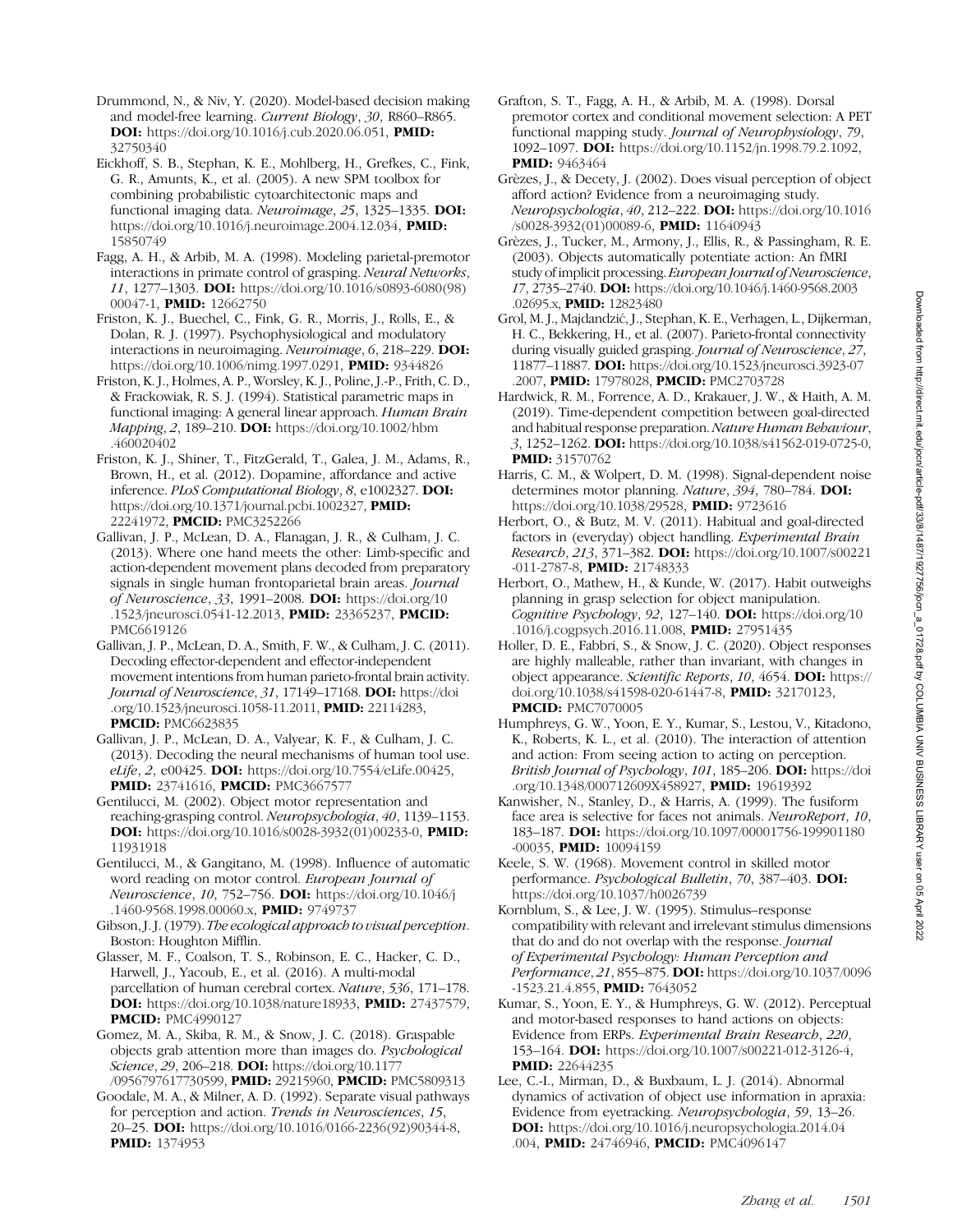- Lingnau, A., & Downing, P. E. (2015). The lateral occipitotemporal cortex in action. Trends in Cognitive Sciences, 19, 268–277. DOI: [https://doi.org/10.1016/j.tics.2015.03.006,](https://doi.org/10.1016/j.tics.2015.03.006) PMID: [25843544](https://europepmc.org/article/MED/25843544)
- Mahon, B. Z., Milleville, S. C., Negri, G. A. L., Rumiati, R. I., Caramazza, A., & Martin, A. (2007). Action-related properties shape object representations in the ventral stream. Neuron, 55, 507–520. **DOI:** [https://doi.org/10.1016/j.neuron.2007.07](https://doi.org/10.1016/j.neuron.2007.07.011) [.011,](https://doi.org/10.1016/j.neuron.2007.07.011) PMID: [17678861](https://europepmc.org/article/MED/17678861), PMCID: [PMC2000824](https://www.ncbi.nlm.nih.gov/pmc/articles/PMC2000824)
- Masson, M. E. J., Bub, D. N., & Breuer, A. T. (2011). Priming of reach and grasp actions by handled objects. *Journal of* Experimental Psychology: Human Perception and Performance, 37, 1470-1484. DOI: [https://doi.org/10.1037](https://doi.org/10.1037/a0023509) [/a0023509,](https://doi.org/10.1037/a0023509) PMID: [21553988](https://europepmc.org/article/MED/21553988)
- McBride, J., Sumner, P., & Husain, M. (2012). Conflict in object affordance revealed by grip force. Quarterly Journal of Experimental Psychology, 65, 13–24. DOI: [https://doi.org/10](https://doi.org/10.1080/17470218.2011.588336) [.1080/17470218.2011.588336](https://doi.org/10.1080/17470218.2011.588336), PMID: [21824035,](https://europepmc.org/article/MED/21824035) PMCID: [PMC3259623](https://www.ncbi.nlm.nih.gov/pmc/articles/PMC3259623)
- Nachev, P., Kennard, C., & Husain, M. (2008). Functional role of the supplementary and pre-supplementary motor areas. Nature Reviews Neuroscience, 9, 856–869. DOI: [https://doi](https://doi.org/10.1038/nrn2478) [.org/10.1038/nrn2478](https://doi.org/10.1038/nrn2478), PMID: [18843271](https://europepmc.org/article/MED/18843271)
- Ossmy, O., Kaplan, B., Han, D., Xu, M., Bianco, C., Mukamel, R., et al. (2020). Planning to plan: Real-time processes in the development of problem solving. PsyArXiv. DOI: [https://doi](https://doi.org/10.31234/osf.io/3q8p2) [.org/10.31234/osf.io/3q8p2](https://doi.org/10.31234/osf.io/3q8p2)
- Owen, A. M. (1997). Cognitive planning in humans: Neuropsychological, neuroanatomical and neuropharmacological perspectives. Progress in Neurobiology, 53, 431–450. DOI: [https://doi.org/10.1016](https://doi.org/10.1016/s0301-0082(97)00042-7) [/s0301-0082\(97\)00042-7](https://doi.org/10.1016/s0301-0082(97)00042-7), PMID: [9421831](https://europepmc.org/article/MED/9421831)
- Pazzaglia, M., & Galli, G. (2019). Action observation for neurorehabilitation in apraxia. Frontiers in Neurology, 10, 309. DOI: <https://doi.org/10.3389/fneur.2019.00309>, PMID: [31001194](https://europepmc.org/article/MED/31001194), **PMCID**: [PMC6456663](https://www.ncbi.nlm.nih.gov/pmc/articles/PMC6456663)
- Petrides, M. (2019). Atlas of the morphology of the human cerebral cortex on the average MNI brain. London: Academic Press.
- Pizzamiglio, G., Zhang, Z., Duta, M., & Rounis, E. (2020). Factors influencing manipulation of a familiar object in patients with limb apraxia after stroke. Frontiers in Human Neuroscience, 13, 465. DOI: [https://doi.org/10.3389/fnhum](https://doi.org/10.3389/fnhum.2019.00465) [.2019.00465](https://doi.org/10.3389/fnhum.2019.00465), PMID: [32116596,](https://europepmc.org/article/MED/32116596) PMCID: [PMC7026485](https://www.ncbi.nlm.nih.gov/pmc/articles/PMC7026485)
- Praamstra, P., Kleine, B. U., & Schnitzler, A. (1999). Magnetic stimulation of the dorsal premotor cortex modulates the Simon effect. NeuroReport, 10, 3671-3674. DOI: [https://doi](https://doi.org/10.1097/00001756-199911260-00038) [.org/10.1097/00001756-199911260-00038,](https://doi.org/10.1097/00001756-199911260-00038) PMID: [10619664](https://europepmc.org/article/MED/10619664)
- Rice, N. J., Valyear, K. F., Goodale, M. A., Milner, A. D., & Culham, J. C. (2007). Orientation sensitivity to graspable objects: An fMRI adaptation study. Neuroimage, 36(Suppl. 2), T87–T93. DOI: [https://doi.org/10.1016/j.neuroimage.2007.03](https://doi.org/10.1016/j.neuroimage.2007.03.032) [.032,](https://doi.org/10.1016/j.neuroimage.2007.03.032) **PMID:** [17499174](https://europepmc.org/article/MED/17499174)
- Riddoch, M. J., Edwards, M. G., Humphreys, G. W., West, R., & Heafield, T. (1998). Visual affordances direct action: Neuropsychological evidence from manual interference. Cognitive Neuropsychology, 15, 645–683. DOI: [https://doi](https://doi.org/10.1080/026432998381041) [.org/10.1080/026432998381041,](https://doi.org/10.1080/026432998381041) PMID: [22448840](https://europepmc.org/article/MED/22448840)
- Rizzolatti, G., & Matelli, M. (2003). Two different streams form the dorsal visual system: Anatomy and functions. Experimental Brain Research, 153, 146-157. DOI: [https://](https://doi.org/10.1007/s00221-003-1588-0) [doi.org/10.1007/s00221-003-1588-0,](https://doi.org/10.1007/s00221-003-1588-0) PMID: [14610633](https://europepmc.org/article/MED/14610633)
- Rosenbaum, D. A., Marchak, F., Barnes, H. J., Vaughan, J., Slotta, J. D., & Jorgensen, M. J. (1990). Constraints for action selection: Overhand versus underhand grips. In M. Jeannerod (Ed.), Attention and performance 13: Motor representation and control (pp. 321-342). Hillsdale, NJ: Lawrence Erlbaum Associates, Inc. DOI: <https://doi.org/10.4324/9780203772010-10>
- Rosenbaum, D. A., Vaughan, J., Barnes, H. J., & Jorgensen, M. J. (1992). Time course of movement planning: Selection of handgrips for object manipulation. Journal of Experimental Psychology: Learning, Memory, and Cognition, 18, 1058–1073. DOI: <https://doi.org/10.1037/0278-7393.18.5.1058>
- Rounis, E., & Humphreys, G. W. (2015). Limb apraxia and the "affordance competition hypothesis". Frontiers in Human Neuroscience, 9, 429. DOI: [https://doi.org/10.3389/fnhum](https://doi.org/10.3389/fnhum.2015.00429) [.2015.00429](https://doi.org/10.3389/fnhum.2015.00429), PMID: [26283948,](https://europepmc.org/article/MED/26283948) PMCID: [PMC4516886](https://www.ncbi.nlm.nih.gov/pmc/articles/PMC4516886)
- Rounis, E., van Polanen, V., & Davare, M. (2018). A direct effect of perception on action when grasping a cup. Scientific Reports, 8, 171. DOI: [https://doi.org/10.1038/s41598-017](https://doi.org/10.1038/s41598-017-18591-5) [-18591-5,](https://doi.org/10.1038/s41598-017-18591-5) PMID: [29317763,](https://europepmc.org/article/MED/29317763) PMCID: [PMC5760564](https://www.ncbi.nlm.nih.gov/pmc/articles/PMC5760564)
- Rounis, E., Yarrow, K., & Rothwell, J. C. (2007). Effects of rTMS conditioning over the fronto-parietal network on motor versus visual attention. Journal of Cognitive Neuroscience, 19, 513–524. DOI: [https://doi.org/10.1162/jocn.2007.19.3](https://doi.org/10.1162/jocn.2007.19.3.513) [.513,](https://doi.org/10.1162/jocn.2007.19.3.513) PMID: [17335398](https://europepmc.org/article/MED/17335398)
- Rounis, E., Zhang, Z., Pizzamiglio, G., Duta, M., & Humphreys, G. W. (2017). Factors influencing planning of a familiar grasp to an object: What it is to pick a cup. Experimental Brain Research, 235, 1281–1296. DOI: [https://doi.org/10.1007](https://doi.org/10.1007/s00221-017-4883-x) [/s00221-017-4883-x](https://doi.org/10.1007/s00221-017-4883-x), PMID: [28204861,](https://europepmc.org/article/MED/28204861) PMCID: [PMC5348548](https://www.ncbi.nlm.nih.gov/pmc/articles/PMC5348548)
- Rushworth, M. F., Ellison, A., & Walsh, V. (2001). Complementary localization and lateralization of orienting and motor attention. Nature Neuroscience, 4, 656–661. DOI: [https://doi.org/10.1038/88492,](https://doi.org/10.1038/88492) PMID: [11369949](https://europepmc.org/article/MED/11369949)
- Rushworth, M. F., Nixon, P. D., Renowden, S., Wade, D. T., & Passingham, R. E. (1997). The left parietal cortex and motor attention. Neuropsychologia, 35, 1261–1273. DOI: [https://](https://doi.org/10.1016/s0028-3932(97)00050-X) [doi.org/10.1016/s0028-3932\(97\)00050-X,](https://doi.org/10.1016/s0028-3932(97)00050-X) PMID: [9364496](https://europepmc.org/article/MED/9364496)
- Sakreida, K., Effnert, I., Thill, S., Menz, M. M., Jirak, D., Eickhoff, C. R., et al. (2016). Affordance processing in segregated parieto-frontal dorsal stream sub-pathways. Neuroscience and Biobehavioral Reviews, 69, 89–112. DOI: [https://doi.org/10.1016/j.neubiorev.2016.07.032,](https://doi.org/10.1016/j.neubiorev.2016.07.032) PMID: [27484872](https://europepmc.org/article/MED/27484872)
- Shallice, T., Burgess, P. W., Schon, F., & Baxter, D. M. (1989). The origins of utilization behaviour. Brain, 112, 1587–1598. DOI: <https://doi.org/10.1093/brain/112.6.1587>, PMID: [2597999](https://europepmc.org/article/MED/2597999)
- Simon, J. R. (1969). Reactions toward the source of stimulation. Journal of Experimental Psychology, 81, 174-176. DOI: <https://doi.org/10.1037/h0027448>, PMID: [5812172](https://europepmc.org/article/MED/5812172)
- Snow, J. C., Pettypiece, C. E., McAdam, T. D., McLean, A. D., Stroman, P. W., Goodale, M. A., et al. (2011). Bringing the real world into the fMRI scanner: Repetition effects for pictures versus real objects. Scientific Reports, 1, 130. DOI: [https://](https://doi.org/10.1038/srep00130) [doi.org/10.1038/srep00130](https://doi.org/10.1038/srep00130), PMID: [22355647,](https://europepmc.org/article/MED/22355647) PMCID: [PMC3216611](https://www.ncbi.nlm.nih.gov/pmc/articles/PMC3216611)
- Till, B. C., Masson, M. E. J., Bub, D. N., & Driessen, P. F. (2014). Embodied effects of conceptual knowledge continuously perturb the hand in flight. Psychological Science, 25, 1637–1648. DOI: [https://doi.org/10.1177/0956797614538842,](https://doi.org/10.1177/0956797614538842) **PMID:** [24986854](https://europepmc.org/article/MED/24986854)
- Tucker, M., & Ellis, R. (1998). On the relations between seen objects and components of potential actions. Journal of Experimental Psychology: Human Perception and Performance, 24, 830-846. **DOI:** [https://doi.org/10.1037](https://doi.org/10.1037/0096-1523.24.3.830) [/0096-1523.24.3.830,](https://doi.org/10.1037/0096-1523.24.3.830) PMID: [9627419](https://europepmc.org/article/MED/9627419)
- Tucker, M., & Ellis, R. (2001). The potentiation of grasp types during visual object categorization. Visual Cognition, 8, 769–800. DOI: <https://doi.org/10.1080/13506280042000144>
- Valyear, K. F., Cavina-Pratesi, C., Stiglick, A. J., & Culham, J. C. (2007). Does tool-related fMRI activity within the intraparietal sulcus reflect the plan to grasp? Neuroimage, 36(Suppl. 2), T94–T108. DOI: [https://doi.org/10.1016/j.neuroimage.2007](https://doi.org/10.1016/j.neuroimage.2007.03.031) [.03.031,](https://doi.org/10.1016/j.neuroimage.2007.03.031) PMID: [17499175](https://europepmc.org/article/MED/17499175)